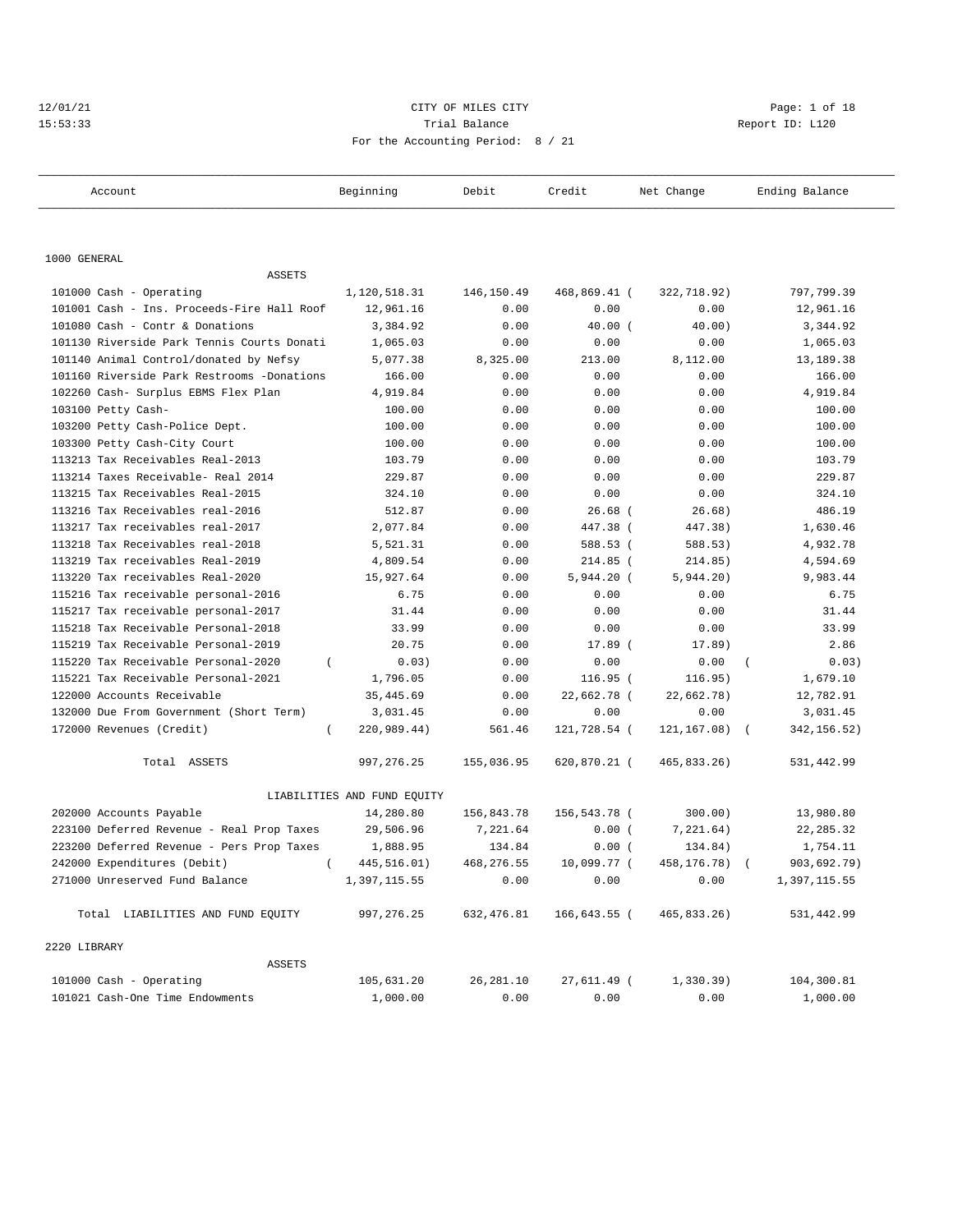### 12/01/21 CITY OF MILES CITY Page: 2 of 18 15:53:33 Trial Balance Report ID: L120 For the Accounting Period: 8 / 21

——————————————————————————————————————————————————————————————————————————————————————————————————————————————————————————————————— Account Beginning Debit Credit Net Change Ending Balance ——————————————————————————————————————————————————————————————————————————————————————————————————————————————————————————————————— 101032 Cash- Library Board of Trustees Mul 10,513.60 0.00 0.00 0.00 10,513.60 103000 Petty Cash 75.00 0.00 0.00 0.00 75.00 172000 Revenues (Credit) ( 25,998.75) 0.00 26,281.10 ( 26,281.10) ( 52,279.85)

| Total ASSETS                                |            | 91,221.05                   | 26, 281.10 | 53,892.59 ( | 27,611.49)    | 63,609.56   |
|---------------------------------------------|------------|-----------------------------|------------|-------------|---------------|-------------|
|                                             |            | LIABILITIES AND FUND EQUITY |            |             |               |             |
| 202000 Accounts Payable                     |            | 0.00                        | 8,527.22   | 8,527.22    | 0.00          | 0.00        |
| 242000 Expenditures (Debit)                 | $\sqrt{2}$ | $25,003.29$ )               | 27,611.49  | 0.00(       | $27,611.49$ ( | 52,614.78)  |
| 271000 Unreserved Fund Balance              |            | 116,224.34                  | 0.00       | 0.00        | 0.00          | 116, 224.34 |
| Total LIABILITIES AND FUND EQUITY           |            | 91,221.05                   | 36,138.71  | 8,527.22 (  | 27,611.49)    | 63,609.56   |
| 2260 EMERGENCY DISASTER                     |            |                             |            |             |               |             |
| ASSETS                                      |            |                             |            |             |               |             |
| 101000 Cash - Operating                     |            | 36.91                       | 13.72      | 0.00        | 13.72         | 50.63       |
| 113218 Tax Receivables real-2018            | $\left($   | 4.53)                       | 0.00       | $6.18$ (    | $6.18)$ (     | 10.71)      |
| 115219 Tax Receivable Personal-2019         |            | 0.00                        | 0.00       | 0.19(       | $0.19$ (      | 0.19)       |
| 172000 Revenues (Credit)                    | $\left($   | 12.03)                      | 0.00       | $13.72$ (   | $13.72)$ (    | 25.75)      |
| Total ASSETS                                |            | 20.35                       | 13.72      | $20.09$ (   | 6.37)         | 13.98       |
|                                             |            | LIABILITIES AND FUND EQUITY |            |             |               |             |
| 223100 Deferred Revenue - Real Prop Taxes ( |            | 4.53)                       | 6.18       | 0.00(       | $6.18)$ (     | 10.71)      |
| 223200 Deferred Revenue - Pers Prop Taxes   |            | 0.00                        | 0.19       | 0.00(       | $0.19)$ (     | 0.19)       |
| 271000 Unreserved Fund Balance              |            | 24.88                       | 0.00       | 0.00        | 0.00          | 24.88       |
| Total LIABILITIES AND FUND EQUITY           |            | 20.35                       | 6.37       | 0.00(       | 6.37)         | 13.98       |
| 2270 Health                                 |            |                             |            |             |               |             |
| <b>ASSETS</b>                               |            |                             |            |             |               |             |
| 101000 Cash - Operating                     |            | 20,076.63                   | 0.00       | 13,976.16 ( | 13,976.16)    | 6, 100.47   |
| Total ASSETS                                |            | 20,076.63                   | 0.00       | 13,976.16 ( | 13,976.16)    | 6,100.47    |
|                                             |            | LIABILITIES AND FUND EQUITY |            |             |               |             |
| 202000 Accounts Payable                     |            | 13,976.16                   | 13,976.16  | 13,976.16   | 0.00          | 13,976.16   |
| 242000 Expenditures (Debit)                 |            | 0.00                        | 13,976.16  | 0.00(       | $13,976.16$ ( | 13,976.16)  |
| 271000 Unreserved Fund Balance              |            | 6,100.47                    | 0.00       | 0.00        | 0.00          | 6,100.47    |
| Total LIABILITIES AND FUND EQUITY           |            | 20,076.63                   | 27,952.32  | 13,976.16 ( | 13,976.16)    | 6,100.47    |

| 2310 TIFD-Downtown               |             |          |          |          |            |
|----------------------------------|-------------|----------|----------|----------|------------|
|                                  | ASSETS      |          |          |          |            |
| 101000 Cash - Operating          | 259, 322.47 | 1,292.94 | 3,972.80 | 2.679.86 | 256,642.61 |
| 113170 Deferred revenue          | 79.85       | 0.00     | 0.00     | 0.00     | 79.85      |
| 113218 Tax Receivables real-2018 | 515.69      | 0.00     | 0.00     | 0.00     | 515.69     |
| 113219 Tax receivables Real-2019 | 1,255.25    | 0.00     | 0.00     | 0.00     | 1,255.25   |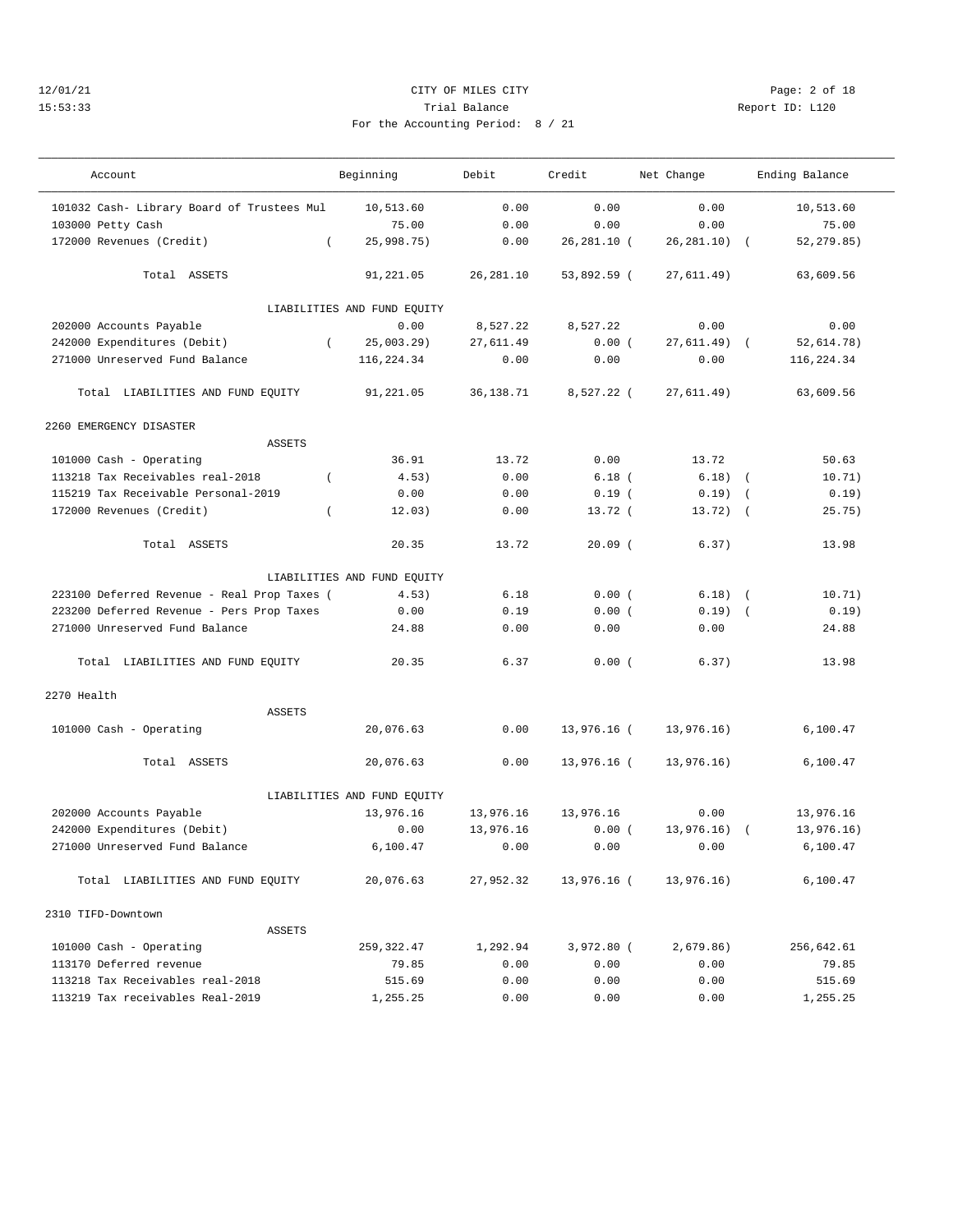## 12/01/21 CITY OF MILES CITY Page: 3 of 18 15:53:33 Trial Balance Report ID: L120 For the Accounting Period: 8 / 21

| Account                                                                                | Beginning                   | Debit<br>Credit |               | Net Change               | Ending Balance       |  |
|----------------------------------------------------------------------------------------|-----------------------------|-----------------|---------------|--------------------------|----------------------|--|
| 115180 Deferred revenue-audit                                                          | 1.46                        | 0.00            | 0.00          | 0.00                     | 1.46                 |  |
| 115219 Tax Receivable Personal-2019                                                    | 6.99                        | 0.00            | 0.00          | 0.00                     | 6.99                 |  |
| 115220 Tax Receivable Personal-2020                                                    | 488.73                      | 0.00            | 0.00          | 0.00                     | 488.73               |  |
| 172000 Revenues (Credit)<br>$\left($                                                   | 1,430.21)                   | 0.00            | $1,292.94$ (  | 1, 292.94)<br>$\sqrt{2}$ | 2,723.15)            |  |
| Total ASSETS                                                                           | 260, 240. 23                | 1,292.94        | $5, 265.74$ ( | 3,972.80)                | 256, 267.43          |  |
|                                                                                        | LIABILITIES AND FUND EQUITY |                 |               |                          |                      |  |
| 202000 Accounts Payable                                                                | 0.00                        | 3,718.55        | 3,718.55      | 0.00                     | 0.00                 |  |
| 223100 Deferred Revenue - Real Prop Taxes                                              | 1,850.79                    | 0.00            | 0.00          | 0.00                     | 1,850.79             |  |
| 223200 Deferred Revenue - Pers Prop Taxes                                              | 497.18                      | 0.00            | 0.00          | 0.00                     | 497.18               |  |
| 242000 Expenditures (Debit)<br>$\left($                                                | 304.93)                     | 3,972.80        | 0.00(         | 3,972.80)                | 4,277.73)            |  |
| 271000 Unreserved Fund Balance                                                         | 258,197.19                  | 0.00            | 0.00          | 0.00                     | 258,197.19           |  |
| Total LIABILITIES AND FUND EQUITY                                                      | 260, 240. 23                | 7,691.35        | $3,718.55$ (  | 3,972.80)                | 256, 267.43          |  |
| 2350 Local Government/Study Commission<br><b>ASSETS</b>                                |                             |                 |               |                          |                      |  |
| 101000 Cash - Operating                                                                | 0.47                        | 0.00            | 0.00          | 0.00                     | 0.47                 |  |
| Total ASSETS                                                                           | 0.47                        | 0.00            | 0.00          | 0.00                     | 0.47                 |  |
|                                                                                        | LIABILITIES AND FUND EQUITY |                 |               |                          |                      |  |
| 271000 Unreserved Fund Balance                                                         | 0.47                        | 0.00            | 0.00          | 0.00                     | 0.47                 |  |
| Total LIABILITIES AND FUND EQUITY                                                      | 0.47                        | 0.00            | 0.00          | 0.00                     | 0.47                 |  |
| 2372 Permissive Medical Levy                                                           |                             |                 |               |                          |                      |  |
| <b>ASSETS</b><br>101000 Cash - Operating                                               | 20,285.55                   | 1,131.95        | 0.00          | 1,131.95                 | 21, 417.50           |  |
| 113216 Tax Receivables real-2016<br>$\overline{ }$                                     | 47.22)                      | 0.00            | $3.03$ (      | 3.03)                    | 50.25)<br>$\sqrt{ }$ |  |
| 113217 Tax receivables real-2017<br>$\overline{ }$                                     | 71.29)                      | 0.00            | $52.41$ (     | 52.41)                   | 123.70)              |  |
| 113218 Tax Receivables real-2018                                                       | 695.49                      | 0.00            | 74.14 (       | 74.14)                   | 621.35               |  |
| 113219 Tax receivables Real-2019                                                       | 685.42                      | 0.00            | $30.62$ (     | 30.62)                   | 654.80               |  |
| 113220 Tax receivables Real-2020                                                       | 2,480.13                    | 0.00            | 925.57(       | 925.57)                  | 1,554.56             |  |
| $\overline{(\ }$                                                                       | 1.26)                       |                 | 0.00          | 0.00                     | $\overline{(\ }$     |  |
| 115217 Tax receivable personal-2017<br>115218 Tax Receivable Personal-2018<br>$\left($ | 1.19)                       | 0.00<br>0.00    | 0.00          | 0.00                     | 1.26)<br>1.19)       |  |
| 115219 Tax Receivable Personal-2019                                                    | 2.62                        | 0.00            | 2.25(         | 2.25)                    | 0.37                 |  |
|                                                                                        |                             |                 |               |                          | 261.45               |  |
| 115221 Tax Receivable Personal-2021                                                    | 279.66                      | 0.00            | $18.21$ (     | 18.21)                   |                      |  |
| 172000 Revenues (Credit)<br>$\left($                                                   | 2,605.46)                   | 0.00            | $1,131.95$ (  | $1, 131.95)$ (           | 3,737.41)            |  |
| Total ASSETS                                                                           | 21,702.45                   | 1,131.95        | 2,238.18 (    | 1, 106.23)               | 20,596.22            |  |
|                                                                                        | LIABILITIES AND FUND EQUITY |                 |               |                          |                      |  |
| 223100 Deferred Revenue - Real Prop Taxes                                              | 3,742.53                    | 1,085.77        | 0.00(         | 1,085.77)                | 2,656.76             |  |
| 223200 Deferred Revenue - Pers Prop Taxes                                              | 279.83                      | 20.46           | 0.00(         | 20.46)                   | 259.37               |  |
| 271000 Unreserved Fund Balance                                                         | 17,680.09                   | 0.00            | 0.00          | 0.00                     | 17,680.09            |  |
| Total LIABILITIES AND FUND EQUITY                                                      | 21,702.45                   | 1,106.23        | 0.00(         | 1,106.23)                | 20,596.22            |  |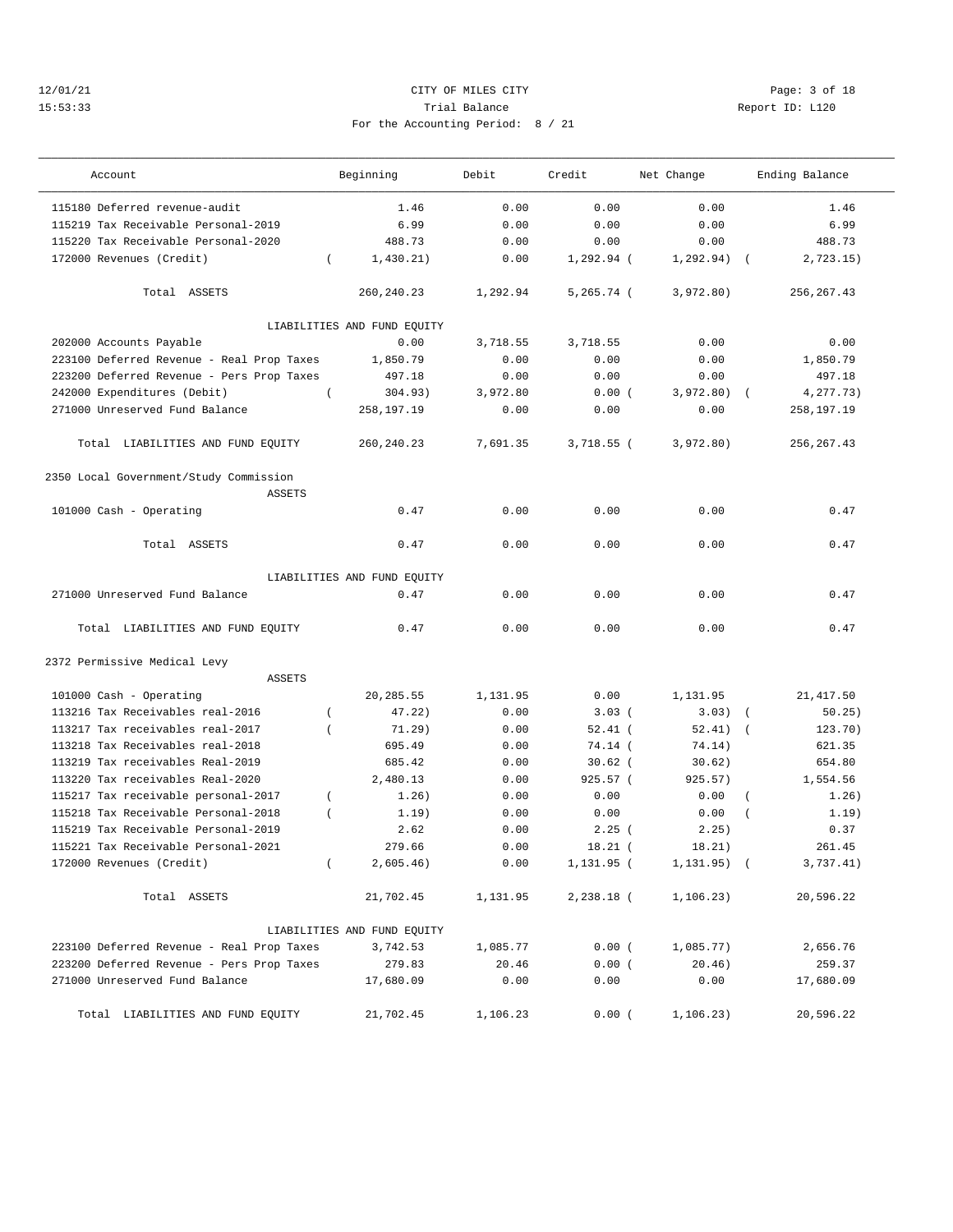## 12/01/21 CITY OF MILES CITY Page: 4 of 18 15:53:33 Trial Balance Report ID: L120 For the Accounting Period: 8 / 21

———————————————————————————————————————————————————————————————————————————————————————————————————————————————————————————————————

| Account                                    | Beginning                   | Debit      | Credit         | Net Change     | Ending Balance |
|--------------------------------------------|-----------------------------|------------|----------------|----------------|----------------|
| 2390 DRUG FORFEITURE                       |                             |            |                |                |                |
| ASSETS                                     |                             |            |                |                |                |
| 101000 Cash - Operating                    | 4,652.42                    | 0.00       | 0.00           | 0.00           | 4,652.42       |
| Total ASSETS                               | 4,652.42                    | 0.00       | 0.00           | 0.00           | 4,652.42       |
|                                            | LIABILITIES AND FUND EQUITY |            |                |                |                |
| 271000 Unreserved Fund Balance             | 4,652.42                    | 0.00       | 0.00           | 0.00           | 4,652.42       |
|                                            |                             |            |                |                |                |
| Total LIABILITIES AND FUND EQUITY          | 4,652.42                    | 0.00       | 0.00           | 0.00           | 4,652.42       |
| 2394 BUILDING CODE ENFORCEMENT             |                             |            |                |                |                |
| ASSETS                                     |                             |            |                |                |                |
| 101000 Cash - Operating                    | 99,885.44                   | 4,935.30   | $21, 315.61$ ( | 16, 380.31)    | 83,505.13      |
| 172000 Revenues (Credit)                   | 10, 325.56)                 | 0.00       | 4,935.30 (     | $4,935.30$ (   | 15,260.86)     |
|                                            |                             |            |                |                |                |
| Total ASSETS                               | 89,559.88                   | 4,935.30   | 26,250.91 (    | 21, 315.61)    | 68, 244. 27    |
|                                            | LIABILITIES AND FUND EQUITY |            |                |                |                |
| 202000 Accounts Payable                    | 0.00                        | 19, 151.78 | 19, 151.78     | 0.00           | 0.00           |
| 242000 Expenditures (Debit)                | $\left($<br>3,770.80)       | 21, 315.61 | 0.00(          | $21,315.61)$ ( | 25,086.41)     |
| 271000 Unreserved Fund Balance             | 93,330.68                   | 0.00       | 0.00           | 0.00           | 93,330.68      |
| Total LIABILITIES AND FUND EQUITY          | 89,559.88                   | 40,467.39  | 19,151.78 (    | 21, 315.61)    | 68, 244. 27    |
| 2400 LTG M D#165-(Gen City)                |                             |            |                |                |                |
| ASSETS                                     |                             |            |                |                |                |
| 101000 Cash - Operating                    | 81,470.93                   | 1,687.54   | 13,010.78 (    | 11,323.24)     | 70,147.69      |
| 118140 Special Assessments Receivables-201 | 39.03                       | 0.00       | 0.00           | 0.00           | 39.03          |
| 118150 Special Assessments Receivables-201 | 40.74                       | 0.00       | 0.00           | 0.00           | 40.74          |
| 118160 Special Assessments Receivables-201 | 85.14                       | 0.00       | $22.09$ (      | 22.09)         | 63.05          |
| 118170 Special Assessments Receivables-201 | 662.56                      | 0.00       | 178.35 (       | 178.35)        | 484.21         |
| 118180 Special Assessments Received-2018   | 1,067.26                    | 0.00       | 196.21 (       | 196.21)        | 871.05         |
| 118190 Special Assessments Receivables-201 | 1,011.96                    | 0.00       | $40.56$ (      | 40.56)         | 971.40         |
| 118200 Special Assmts Receivable 2000      | 2,599.36                    | 0.00       | $1,055.64$ (   | 1,055.64)      | 1,543.72       |
| 172000 Revenues (Credit)                   | 1,838.77)<br>$\left($       | 0.00       | 1,687.54 (     | $1,687.54$ (   | 3, 526.31)     |
| Total ASSETS                               | 85, 138.21                  | 1,687.54   | $16, 191.17$ ( | 14,503.63)     | 70,634.58      |
|                                            | LIABILITIES AND FUND EQUITY |            |                |                |                |
| 202000 Accounts Payable                    | 0.00                        | 13,010.78  | 13,010.78      | 0.00           | 0.00           |
| 223000 Deferred Revenue/Uncollected Taxes  | 5,506.05                    | 1,492.85   | 0.00(          | 1,492.85)      | 4,013.20       |
| 242000 Expenditures (Debit)                | 13,840.77)                  | 13,010.78  | 0.00(          | 13,010.78) (   | 26,851.55)     |
| 271000 Unreserved Fund Balance             | 93, 472.93                  | 0.00       | 0.00           | 0.00           | 93, 472.93     |
|                                            |                             |            |                |                |                |
| Total LIABILITIES AND FUND EQUITY          | 85,138.21                   | 27,514.41  | 13,010.78 (    | 14,503.63)     | 70,634.58      |
| 2420 LTG M D#167-(MilesAddn Etc)           |                             |            |                |                |                |

ASSETS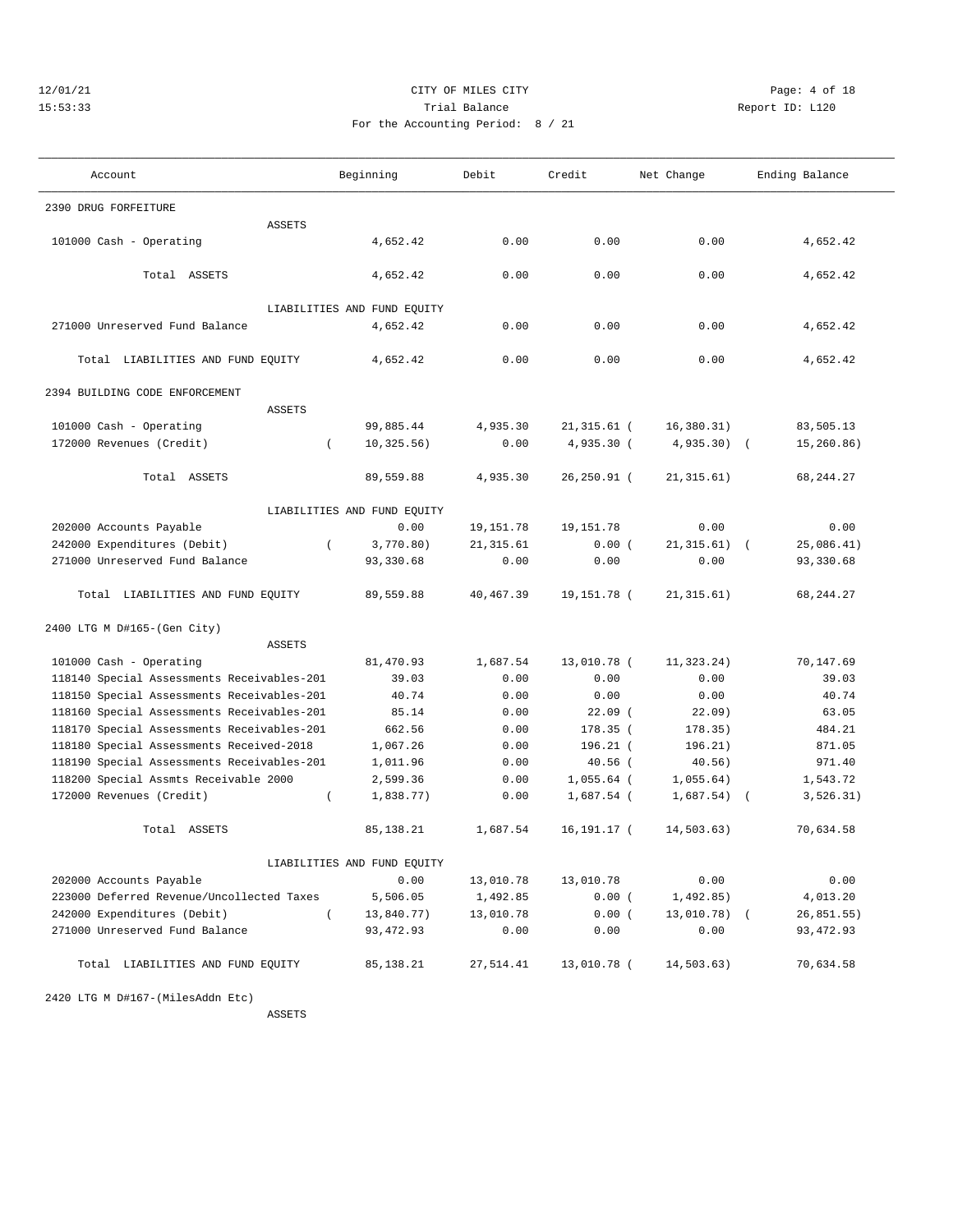## 12/01/21 CITY OF MILES CITY Page: 5 of 18 15:53:33 Trial Balance Report ID: L120 For the Accounting Period: 8 / 21

| Account                                    | Beginning                   | Debit    | Credit       | Net Change  | Ending Balance          |
|--------------------------------------------|-----------------------------|----------|--------------|-------------|-------------------------|
| 101000 Cash - Operating                    | 15,071.22                   | 86.58    | $1,643.80$ ( | 1, 557.22   | 13,514.00               |
| 118170 Special Assessments Receivables-201 | 0.04                        | 0.00     | 0.00         | 0.00        | 0.04                    |
| 118180 Special Assessments Received-2018   | 66.18                       | 0.00     | 0.00         | 0.00        | 66.18                   |
| 118190 Special Assessments Receivables-201 | 78.76                       | 0.00     | 0.00         | 0.00        | 78.76                   |
| 118200 Special Assmts Receivable 2000      | 142.82                      | 0.00     | $81.86$ (    | 81.86)      | 60.96                   |
| 172000 Revenues (Credit)                   | 248.45)<br>$\left($         | 0.00     | $86.58$ (    | $86.58$ (   | 335.03)                 |
| Total ASSETS                               | 15,110.57                   | 86.58    | 1,812.24 (   | 1,725.66)   | 13,384.91               |
|                                            | LIABILITIES AND FUND EQUITY |          |              |             |                         |
| 202000 Accounts Payable                    | 0.00                        | 1,643.80 | 1,643.80     | 0.00        | 0.00                    |
| 223000 Deferred Revenue/Uncollected Taxes  | 287.80                      | 81.86    | 0.00(        | 81.86)      | 205.94                  |
| 242000 Expenditures (Debit)                | 2,619.86)<br>$\left($       | 1,643.80 | 0.00(        | 1,643.80)   | 4, 263.66)              |
| 271000 Unreserved Fund Balance             | 17,442.63                   | 0.00     | 0.00         | 0.00        | 17,442.63               |
| Total LIABILITIES AND FUND EQUITY          | 15,110.57                   | 3,369.46 | $1,643.80$ ( | 1,725.66)   | 13,384.91               |
| 2430 LTG M D#171-(Balsam Est)              |                             |          |              |             |                         |
| <b>ASSETS</b>                              |                             |          |              |             |                         |
| 101000 Cash - Operating                    | 473.99                      | 0.00     | $172.91$ (   | 172.91)     | 301.08                  |
| 172000 Revenues (Credit)                   | 0.28)<br>$\left($           | 0.00     | 0.00         | 0.00        | 0.28)<br>$\overline{ }$ |
| Total ASSETS                               | 473.71                      | 0.00     | 172.91 (     | 172.91)     | 300.80                  |
|                                            | LIABILITIES AND FUND EQUITY |          |              |             |                         |
| 202000 Accounts Payable                    | 0.00                        | 172.91   | 172.91       | 0.00        | 0.00                    |
| 242000 Expenditures (Debit)                | 1, 166.08)<br>$\left($      | 172.91   | 0.00(        | $172.91)$ ( | 1,338.99)               |
| 271000 Unreserved Fund Balance             | 1,639.79                    | 0.00     | 0.00         | 0.00        | 1,639.79                |
| Total LIABILITIES AND FUND EQUITY          | 473.71                      | 345.82   | 172.91 (     | 172.91)     | 300.80                  |
| 2440 LTG M D#172-(Main Str)                |                             |          |              |             |                         |
| <b>ASSETS</b>                              |                             |          |              |             |                         |
| 101000 Cash - Operating                    | 9,887.26                    | 0.00     | 1,481.16 (   | 1,481,16)   | 8,406.10                |
| 118200 Special Assmts Receivable 2000      | 498.65                      | 0.00     | 0.00         | 0.00        | 498.65                  |
| 172000 Revenues (Credit)                   | 2.10)<br>$\left($           | 0.00     | 0.00         | 0.00        | 2.10)<br>$\left($       |
| Total ASSETS                               | 10,383.81                   | 0.00     | $1,481.16$ ( | 1,481.16)   | 8,902.65                |
|                                            | LIABILITIES AND FUND EQUITY |          |              |             |                         |
| 202000 Accounts Payable                    | 0.00                        | 1,481.16 | 1,481.16     | 0.00        | 0.00                    |
| 223000 Deferred Revenue/Uncollected Taxes  | 498.65                      | 0.00     | 0.00         | 0.00        | 498.65                  |
| 242000 Expenditures (Debit)                | $\left($<br>2,363.35)       | 1,481.16 | 0.00(        | 1,481.16)   | 3,844.51)               |
| 271000 Unreserved Fund Balance             | 12,248.51                   | 0.00     | 0.00         | 0.00        | 12,248.51               |
| Total LIABILITIES AND FUND EQUITY          | 10,383.81                   | 2,962.32 | 1,481.16 (   | 1,481.16)   | 8,902.65                |

2450 LTG M D#195-(SG-Trico)

ASSETS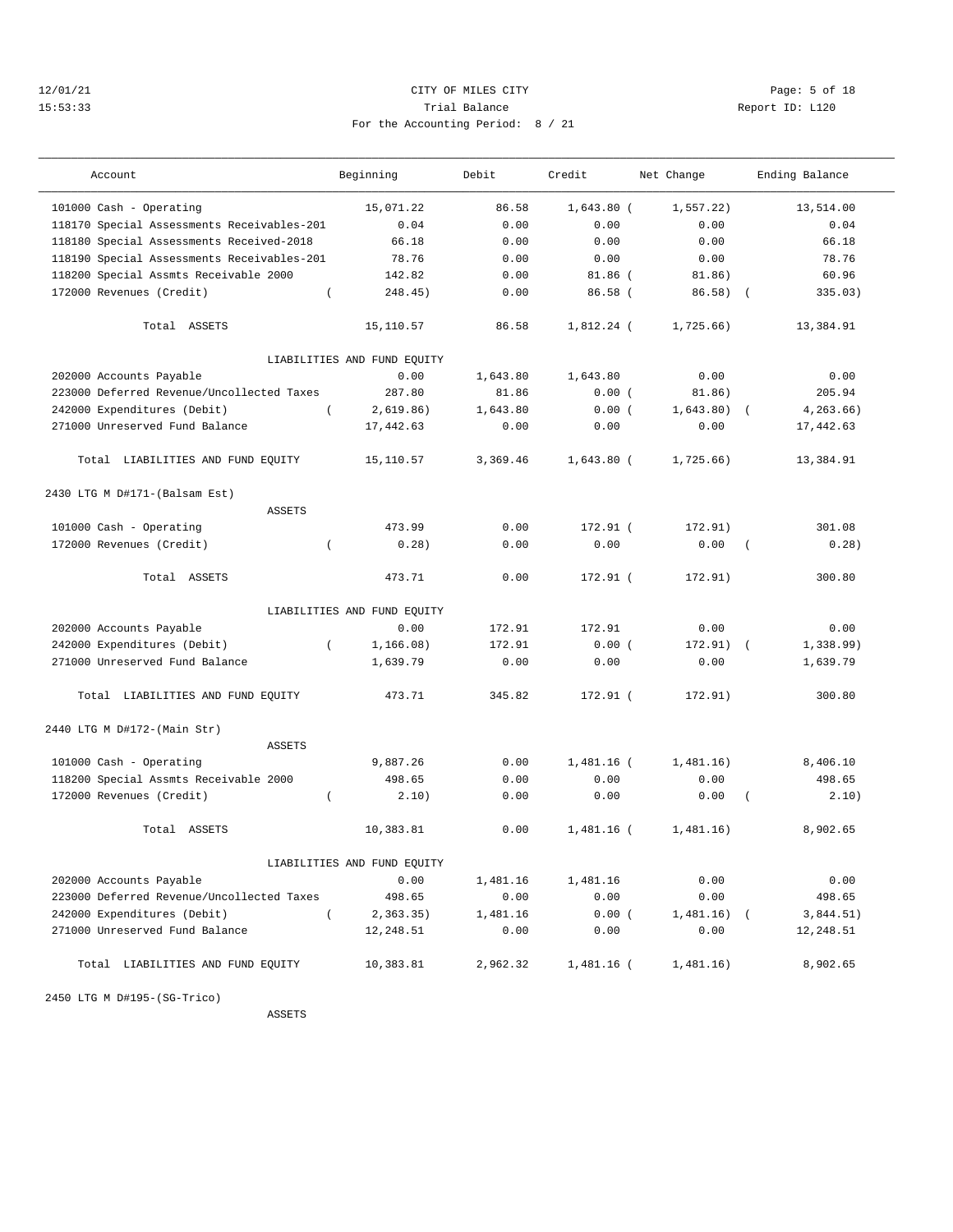# 12/01/21 CITY OF MILES CITY Page: 6 of 18 15:53:33 Trial Balance Report ID: L120 For the Accounting Period: 8 / 21

———————————————————————————————————————————————————————————————————————————————————————————————————————————————————————————————————

| Account                                    |            | Beginning                   | Debit    | Credit     | Net Change |            | Ending Balance |
|--------------------------------------------|------------|-----------------------------|----------|------------|------------|------------|----------------|
| 101000 Cash - Operating                    | $\left($   | 300.69)                     | 29.68    | 525.00(    | 495.32) (  |            | 796.01)        |
| 118200 Special Assmts Receivable 2000      |            | 28.06                       | 0.00     | $28.06$ (  | 28.06)     |            | 0.00           |
| 172000 Revenues (Credit)                   | $\left($   | 58.83)                      | 0.00     | $29.68$ (  | 29.68)     | $\sqrt{2}$ | 88.51)         |
|                                            |            |                             |          |            |            |            |                |
| Total ASSETS                               | $\left($   | 331.46)                     | 29.68    | 582.74 (   | $553.06$ ( |            | 884.52)        |
|                                            |            | LIABILITIES AND FUND EQUITY |          |            |            |            |                |
| 202000 Accounts Payable                    |            | 0.00                        | 525.00   | 525.00     | 0.00       |            | 0.00           |
| 223000 Deferred Revenue/Uncollected Taxes  |            | 28.06                       | 28.06    | 0.00(      | 28.06)     |            | 0.00           |
| 242000 Expenditures (Debit)                | $\left($   | 1,525.00)                   | 525.00   | 0.00(      | $525.00$ ( |            | 2,050.00)      |
| 271000 Unreserved Fund Balance             |            | 1,165.48                    | 0.00     | 0.00       | 0.00       |            | 1,165.48       |
| Total LIABILITIES AND FUND EQUITY          | $\sqrt{2}$ | 331.46)                     | 1,078.06 | $525.00$ ( | $553.06$ ( |            | 884.52)        |
| 2470 LTG M D#202-(SG-MDU&NV)               |            |                             |          |            |            |            |                |
| ASSETS                                     |            |                             |          |            |            |            |                |
| 101000 Cash - Operating                    |            | 3,260.63                    | 378.65   | 448.08 (   | 69.43)     |            | 3,191.20       |
| 118180 Special Assessments Received-2018   |            | 98.28                       | 0.00     | 98.28(     | 98.28)     |            | 0.00           |
| 118190 Special Assessments Receivables-201 |            | 141.48                      | 0.00     | 141.48 (   | 141.48)    |            | 0.00           |
| 118200 Special Assmts Receivable 2000      |            | 84.24                       | 0.00     | $84.24$ (  | 84.24)     |            | 0.00           |
| 172000 Revenues (Credit)                   | $\left($   | 22.80)                      | 0.00     | 378.65 (   | 378.65)    | $\sqrt{2}$ | 401.45)        |
| Total ASSETS                               |            | 3,561.83                    | 378.65   | 1,150.73 ( | 772.08)    |            | 2,789.75       |
|                                            |            | LIABILITIES AND FUND EQUITY |          |            |            |            |                |
| 202000 Accounts Payable                    |            | 0.00                        | 448.08   | 448.08     | 0.00       |            | 0.00           |
| 223000 Deferred Revenue/Uncollected Taxes  |            | 324.00                      | 324.00   | 0.00(      | 324.00)    |            | 0.00           |
| 242000 Expenditures (Debit)                | $\left($   | 1,443.11)                   | 448.08   | 0.00(      | 448.08) (  |            | 1,891.19)      |
| 271000 Unreserved Fund Balance             |            | 4,680.94                    | 0.00     | 0.00       | 0.00       |            | 4,680.94       |
| Total LIABILITIES AND FUND EQUITY          |            | 3,561.83                    | 1,220.16 | 448.08 (   | 772.08)    |            | 2,789.75       |
| 2480 LTG M M#173-(Milestown Estates)       |            |                             |          |            |            |            |                |
| ASSETS                                     |            |                             |          |            |            |            |                |
| 101000 Cash - Operating                    |            | 1,649.96                    | 29.18    | $31.55$ (  | 2.37)      |            | 1,647.59       |
| 118200 Special Assmts Receivable 2000      |            | 27.58                       | 0.00     | $27.58$ (  | 27.58)     |            | 0.00           |
| 172000 Revenues (Credit)                   | $\left($   | 261.21)                     | 0.00     | $29.18$ (  | $29.18)$ ( |            | 290.39)        |
| Total ASSETS                               |            | 1,416.33                    | 29.18    | $88.31$ (  | 59.13)     |            | 1,357.20       |
|                                            |            | LIABILITIES AND FUND EQUITY |          |            |            |            |                |
| 202000 Accounts Payable                    |            | 0.00                        | 31.55    | 31.55      | 0.00       |            | 0.00           |
| 223000 Deferred Revenue/Uncollected Taxes  |            | 27.58                       | 27.58    | 0.00(      | 27.58)     |            | 0.00           |
| 242000 Expenditures (Debit)                | $\left($   | 284.15)                     | 31.55    | 0.00(      | $31.55)$ ( |            | 315.70)        |
| 271000 Unreserved Fund Balance             |            | 1,672.90                    | 0.00     | 0.00       | 0.00       |            | 1,672.90       |
| Total LIABILITIES AND FUND EQUITY          |            | 1,416.33                    | 90.68    | $31.55$ (  | 59.13)     |            | 1,357.20       |

2510 STR MAINT DIST #204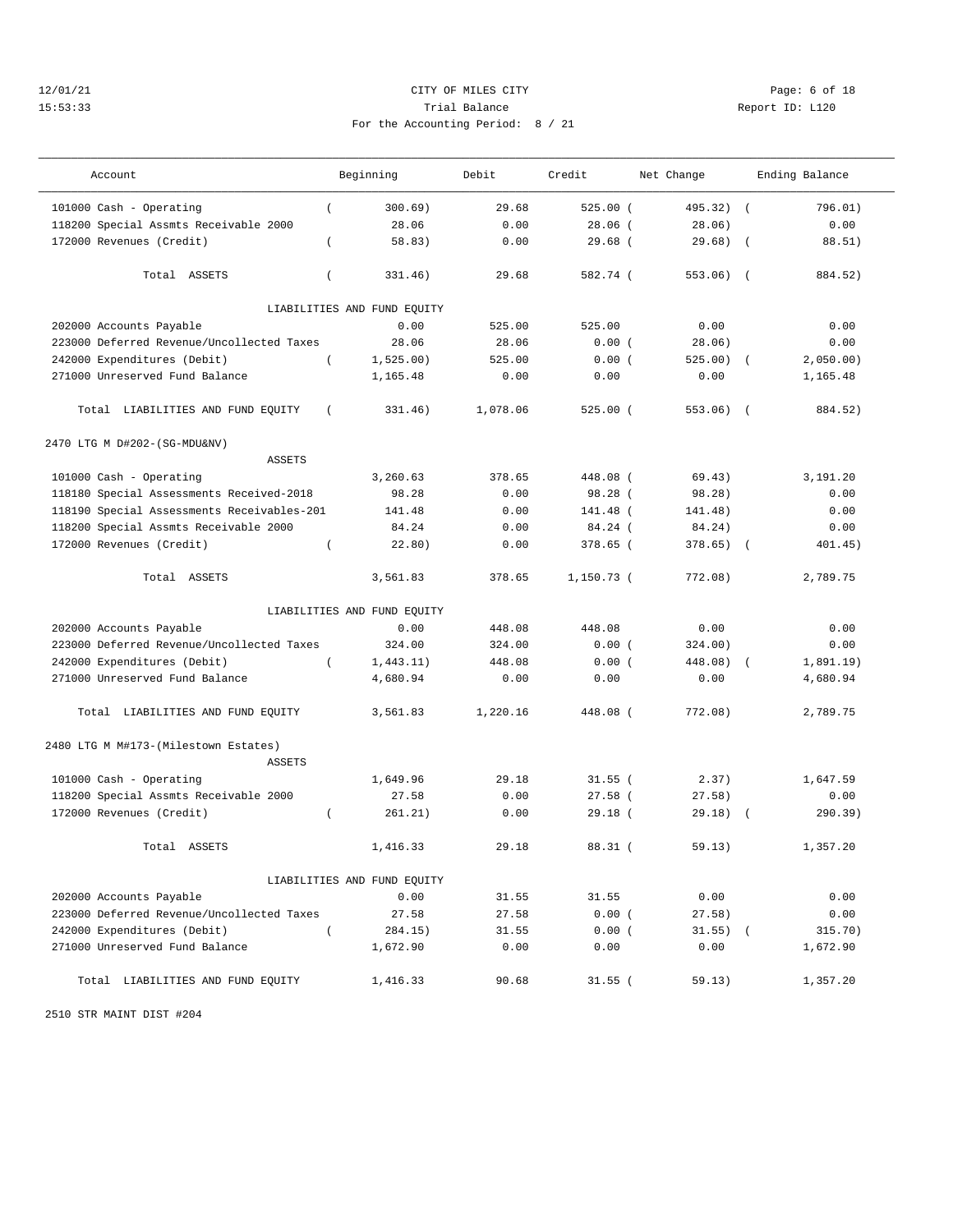## 12/01/21 CITY OF MILES CITY Page: 7 of 18 15:53:33 Trial Balance Report ID: L120 For the Accounting Period: 8 / 21

———————————————————————————————————————————————————————————————————————————————————————————————————————————————————————————————————

| Account                                               | Beginning                   | Debit      | Credit         | Net Change      | Ending Balance |
|-------------------------------------------------------|-----------------------------|------------|----------------|-----------------|----------------|
| ASSETS                                                |                             |            |                |                 |                |
| 101000 Cash - Operating                               | 433, 322.45                 | 14,150.03  | 110,396.98 (   | 96,246.95)      | 337,075.50     |
| 118130 Special Assessments Receivable 2013            | 32.59                       | 0.00       | 0.00           | 0.00            | 32.59          |
| 118140 Special Assessments Receivables-201            | 31.99                       | 0.00       | 0.00           | 0.00            | 31.99          |
| 118150 Special Assessments Receivables-201            | 34.52                       | 0.00       | 0.00           | 0.00            | 34.52          |
| 118160 Special Assessments Receivables-201            | 180.96                      | 0.00       | 142.04 (       | 142.04)         | 38.92          |
| 118170 Special Assessments Receivables-201            | 1,145.70                    | 0.00       | 668.63 (       | 668.63)         | 477.07         |
| 118180 Special Assessments Received-2018              | 4,788.18                    | 0.00       | $2,089.81$ (   | 2,089.81)       | 2,698.37       |
| 118190 Special Assessments Receivables-201            | 7,522.08                    | 0.00       | 1,859.75 (     | 1,859.75)       | 5,662.33       |
| 118200 Special Assmts Receivable 2000                 | 16,589.62                   | 0.00       | 7,766.99 (     | 7,766.99)       | 8,822.63       |
| 172000 Revenues (Credit)                              | 17,070.72)<br>$\left($      | 0.00       | 14,150.03 (    | $14, 150.03)$ ( | 31,220.75)     |
| Total ASSETS                                          | 446,577.37                  | 14,150.03  | 137,074.23 (   | 122,924.20)     | 323,653.17     |
|                                                       | LIABILITIES AND FUND EQUITY |            |                |                 |                |
| 202000 Accounts Payable                               | 0.00                        | 75,110.28  | 75,110.28      | 0.00            | 0.00           |
| 223000 Deferred Revenue/Uncollected Taxes             | 30, 325.65                  | 12,527.22  | 0.00(          | 12, 527.22)     | 17,798.43      |
| 242000 Expenditures (Debit)                           | $\left($<br>72, 332, 25)    | 110,396.98 | 0.00(          | $110,396.98)$ ( | 182,729.23)    |
| 271000 Unreserved Fund Balance                        | 488,583.97                  | 0.00       | 0.00           | 0.00            | 488,583.97     |
| Total LIABILITIES AND FUND EQUITY                     | 446,577.37                  | 198,034.48 | 75,110.28 (    | 122,924.20)     | 323,653.17     |
| 2520 STR MAINT DIST #205                              |                             |            |                |                 |                |
| ASSETS                                                |                             |            |                |                 |                |
| 101000 Cash - Operating                               | 250,481.60                  | 4,556.64   | $20, 253.31$ ( | 15,696.67)      | 234,784.93     |
| 118140 Special Assessments Receivables-201            | 214.50                      | 0.00       | 0.00           | 0.00            | 214.50         |
| 118150 Special Assessments Receivables-201            | 210.08                      | 0.00       | 0.00           | 0.00            | 210.08         |
| 118160 Special Assessments Receivables-201            | 317.14                      | 0.00       | 0.00           | 0.00            | 317.14         |
| 118170 Special Assessments Receivables-201            | 1,646.90                    | 0.00       | 385.62 (       | 385.62)         | 1,261.28       |
| 118180 Special Assessments Received-2018              | 3,356.31                    | 0.00       | $565.86$ (     | 565.86)         | 2,790.45       |
| 118190 Special Assessments Receivables-201            | 1,348.01                    | 0.00       | 199.24 (       | 199.24)         | 1,148.77       |
| 118200 Special Assmts Receivable 2000                 | 6,683.39                    | 0.00       | 2,962.36 (     | 2,962.36)       | 3,721.03       |
| 172000 Revenues (Credit)                              | 3,089.02)<br>$\left($       | 0.00       | 4,556.64 (     | 4,556.64)       | 7,645.66)      |
| Total ASSETS                                          | 261,168.91                  | 4,556.64   | 28,923.03 (    | 24,366.39)      | 236,802.52     |
|                                                       | LIABILITIES AND FUND EQUITY |            |                |                 |                |
| 202000 Accounts Payable                               | 0.00                        | 9,697.86   | 9,697.86       | 0.00            | 0.00           |
| 223000 Deferred Revenue/Uncollected Taxes             | 13,776.17                   | 4,113.08   | 0.00(          | 4, 113.08)      | 9,663.09       |
| 242000 Expenditures (Debit)                           | 15,380.23)                  | 20, 253.31 | 0.00(          | 20,253.31) (    | 35,633.54)     |
| 271000 Unreserved Fund Balance                        | 262,772.97                  | 0.00       | 0.00           | 0.00            | 262,772.97     |
| Total LIABILITIES AND FUND EQUITY                     | 261,168.91                  | 34,064.25  | 9,697.86 (     | 24,366.39)      | 236,802.52     |
| 2540 STR MAINT DIST#207-(MILESTOWN ESTATES)<br>ASSETS |                             |            |                |                 |                |
| 101000 Cash - Operating                               | 4, 414.18                   | 38.84      | $476.31$ (     | 437.47)         | 3,976.71       |
| 118200 Special Assmts Receivable 2000                 | 36.72                       | 0.00       | $36.72$ (      | 36.72)          | 0.00           |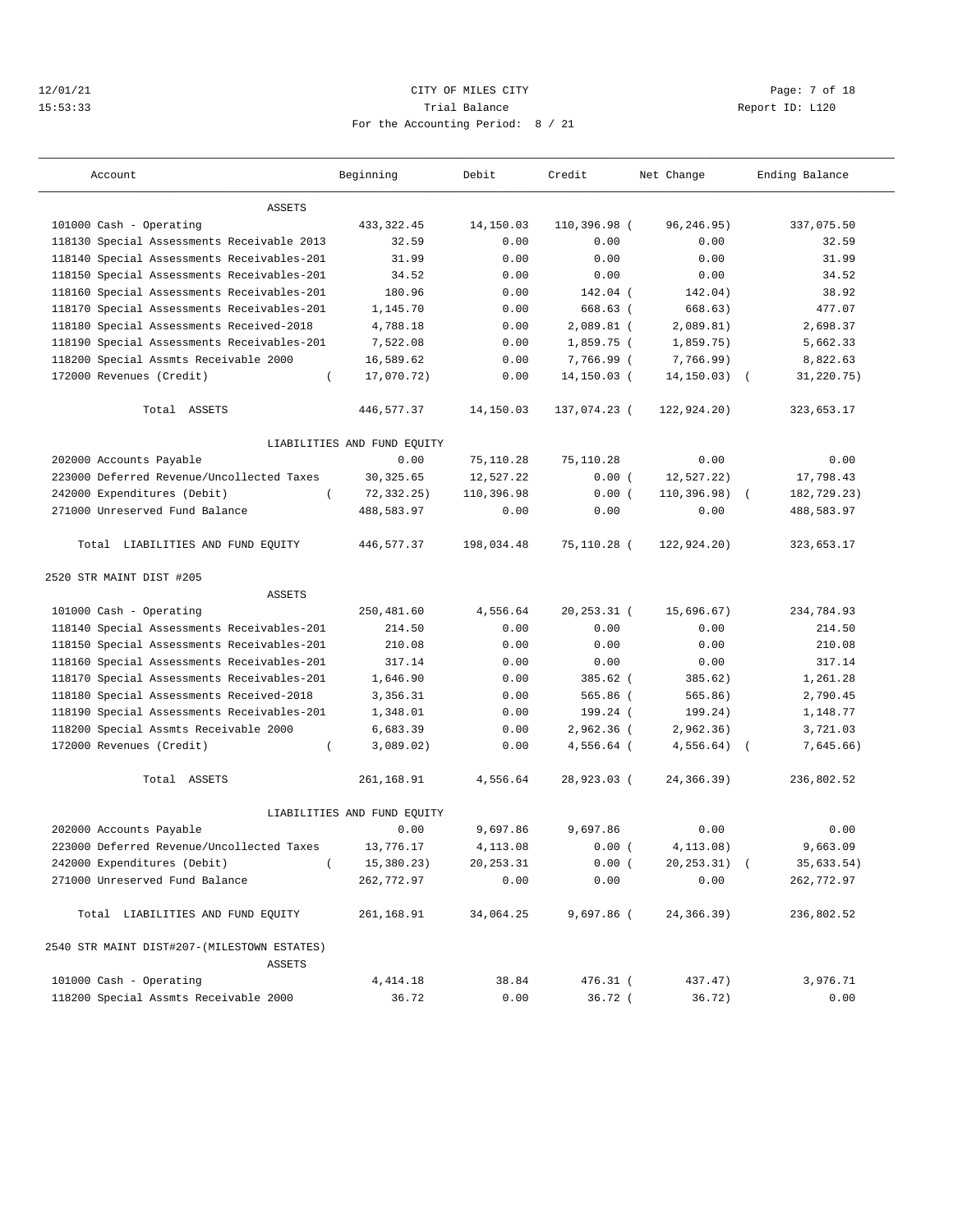## 12/01/21 CITY OF MILES CITY Page: 8 of 18 15:53:33 Trial Balance Report ID: L120 For the Accounting Period: 8 / 21

| Account                                   |               | Beginning                   | Debit     | Credit      | Net Change     | Ending Balance |             |
|-------------------------------------------|---------------|-----------------------------|-----------|-------------|----------------|----------------|-------------|
| 172000 Revenues (Credit)                  | $\left($      | 364.90)                     | 0.00      | $38.84$ (   | $38.84)$ (     |                | 403.74)     |
| Total ASSETS                              |               | 4,086.00                    | 38.84     | 551.87 (    | 513.03)        |                | 3,572.97    |
|                                           |               | LIABILITIES AND FUND EQUITY |           |             |                |                |             |
| 202000 Accounts Payable                   |               | 0.00                        | 79.10     | 79.10       | 0.00           |                | 0.00        |
| 223000 Deferred Revenue/Uncollected Taxes |               | 36.72                       | 36.72     | 0.00(       | 36.72)         |                | 0.00        |
| 242000 Expenditures (Debit)               | $\left($      | 423.41)                     | 476.31    | 0.00(       | $476.31)$ (    |                | 899.72)     |
| 271000 Unreserved Fund Balance            |               | 4,472.69                    | 0.00      | 0.00        | 0.00           |                | 4,472.69    |
| Total LIABILITIES AND FUND EQUITY         |               | 4,086.00                    | 592.13    | 79.10(      | 513.03)        |                | 3,572.97    |
| 2701 Fire Grants                          |               |                             |           |             |                |                |             |
|                                           | <b>ASSETS</b> |                             |           |             |                |                |             |
| 101000 Cash - Operating                   |               | 6,460.70                    | 0.00      | 0.00        | 0.00           |                | 6,460.70    |
| Total ASSETS                              |               | 6,460.70                    | 0.00      | 0.00        | 0.00           |                | 6,460.70    |
|                                           |               | LIABILITIES AND FUND EQUITY |           |             |                |                |             |
| 271000 Unreserved Fund Balance            |               | 6,460.70                    | 0.00      | 0.00        | 0.00           |                | 6,460.70    |
| Total LIABILITIES AND FUND EQUITY         |               | 6,460.70                    | 0.00      | 0.00        | 0.00           |                | 6,460.70    |
| 2820 GAS TAX                              |               |                             |           |             |                |                |             |
|                                           | <b>ASSETS</b> |                             |           |             |                |                |             |
| 101000 Cash - Operating                   |               | 13,804.58                   | 14,011.80 | 207.20      | 13,804.60      |                | 27,609.18   |
| 172000 Revenues (Credit)                  | $\left($      | 14,011.78)                  | 0.00      | 14,011.80 ( | $14,011.80)$ ( |                | 28,023.58)  |
| Total ASSETS                              | $\left($      | 207.20)                     | 14,011.80 | 14,219.00 ( | $207.20)$ (    |                | 414.40)     |
|                                           |               | LIABILITIES AND FUND EQUITY |           |             |                |                |             |
| 242000 Expenditures (Debit)               | $\left($      | 207.20)                     | 207.20    | 0.00(       | $207.20$ ) (   |                | 414.40)     |
| Total LIABILITIES AND FUND EQUITY         | $\left($      | $207.20$ )                  | 207.20    | 0.00(       | $207.20$ ) (   |                | 414.40)     |
| 2821 HB473- Fuel Tax                      |               |                             |           |             |                |                |             |
|                                           | ASSETS        |                             |           |             |                |                |             |
| 102131 Restricted Cash- HB473             |               | 195, 415.27                 | 0.00      | 0.00        | 0.00           |                | 195, 415.27 |
| Total ASSETS                              |               | 195, 415.27                 | 0.00      | 0.00        | 0.00           |                | 195, 415.27 |
|                                           |               | LIABILITIES AND FUND EQUITY |           |             |                |                |             |
| 271000 Unreserved Fund Balance            |               | 195, 415.27                 | 0.00      | 0.00        | 0.00           |                | 195,415.27  |
| Total LIABILITIES AND FUND EQUITY         |               | 195, 415.27                 | 0.00      | 0.00        | 0.00           |                | 195,415.27  |
| 2850 Southeastern Montana Dispatch-911    | ASSETS        |                             |           |             |                |                |             |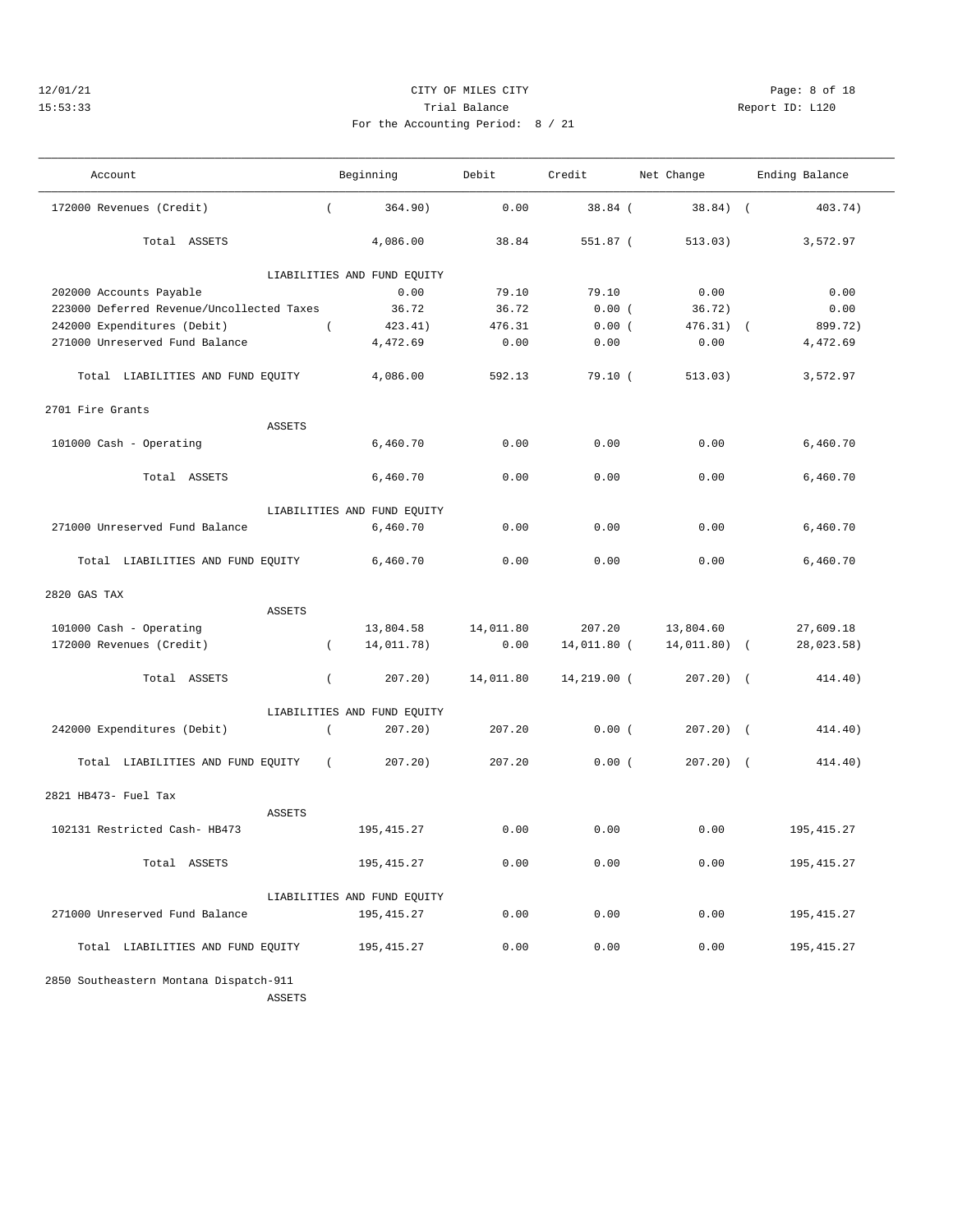## 12/01/21 CITY OF MILES CITY Page: 9 of 18 15:53:33 Trial Balance Report ID: L120 For the Accounting Period: 8 / 21

———————————————————————————————————————————————————————————————————————————————————————————————————————————————————————————————————

| $\sim$ |  |  |  |
|--------|--|--|--|

| Account                                    |                  | Beginning                   | Debit      | Credit          | Net Change       | Ending Balance |  |
|--------------------------------------------|------------------|-----------------------------|------------|-----------------|------------------|----------------|--|
| 101000 Cash - Operating                    |                  | 67,392.85                   | 120,305.03 | 7,940.19        | 112,364.84       | 179,757.69     |  |
| 172000 Revenues (Credit)                   | $\left($         | 18.34)                      | 0.00       | $120, 305.03$ ( | $120, 305.03)$ ( | 120, 323. 37)  |  |
| Total ASSETS                               |                  | 67,374.51                   | 120,305.03 | 128,245.22 (    | 7,940.19)        | 59,434.32      |  |
|                                            |                  | LIABILITIES AND FUND EQUITY |            |                 |                  |                |  |
| 202000 Accounts Payable                    |                  | 5,645.00                    | 7,940.19   | 7,940.19        | 0.00             | 5,645.00       |  |
| 242000 Expenditures (Debit)                | $\left($         | 39,717.52)                  | 7,940.19   | 0.00(           | $7,940.19)$ (    | 47,657.71)     |  |
| 271000 Unreserved Fund Balance             |                  | 101,447.03                  | 0.00       | 0.00            | 0.00             | 101,447.03     |  |
| Total LIABILITIES AND FUND EQUITY          |                  | 67,374.51                   | 15,880.38  | 7,940.19 (      | 7,940.19)        | 59,434.32      |  |
| 2880 LIBRARY GRANTS                        |                  |                             |            |                 |                  |                |  |
| <b>ASSETS</b>                              |                  |                             |            |                 |                  |                |  |
| 101000 Cash - Operating                    | $\left($         | 1,976.23)                   | 547.00     | 214.50          | 332.50           | 1,643.73)      |  |
| 101003 Cash - per capita                   |                  | 22,528.91                   | 0.00       | 0.00            | 0.00             | 22,528.91      |  |
| 101020 Cash - Partners Program             |                  | 28,010.64                   | 0.00       | 235.95 (        | 235.95)          | 27,774.69      |  |
| 101021 Cash-One Time Endowments            |                  | 1,784.09                    | 0.00       | 0.00            | 0.00             | 1,784.09       |  |
| 101030 Cash - Sagebrush Fed/Base Grant     |                  | 20, 212.89                  | 0.00       | 0.00            | 0.00             | 20, 212.89     |  |
| 101032 Cash- Library Board of Trustees Mul |                  | 84,050.97                   | 0.00       | 0.00            | 0.00             | 84,050.97      |  |
| 172000 Revenues (Credit)                   |                  | 1,924.23                    | 0.00       | 547.00 (        | 547.00)          | 1,377.23       |  |
| Total ASSETS                               |                  | 156,535.50                  | 547.00     | 997.45 (        | $450.45$ )       | 156,085.05     |  |
|                                            |                  | LIABILITIES AND FUND EQUITY |            |                 |                  |                |  |
| 202000 Accounts Payable                    |                  | 0.00                        | 450.45     | 450.45          | 0.00             | 0.00           |  |
| 242000 Expenditures (Debit)                |                  | 0.00                        | 450.45     | 0.00(           | $450.45)$ (      | 450.45)        |  |
| 271000 Unreserved Fund Balance             |                  | 156,535.50                  | 0.00       | 0.00            | 0.00             | 156,535.50     |  |
| Total LIABILITIES AND FUND EQUITY          |                  | 156,535.50                  | 900.90     | $450.45$ (      | 450.45)          | 156,085.05     |  |
| 2935 Historic Preservation                 |                  |                             |            |                 |                  |                |  |
| ASSETS                                     |                  |                             |            |                 |                  |                |  |
| 101000 Cash - Operating                    |                  | 27, 453.42                  | 108.59     | 653.24 (        | 544.65)          | 26,908.77      |  |
| 172000 Revenues (Credit)                   |                  | 0.00                        | 0.00       | $108.59$ (      | $108.59$ (       | 108.59)        |  |
| Total ASSETS                               |                  | 27, 453.42                  | 108.59     | 761.83 (        | 653.24)          | 26,800.18      |  |
|                                            |                  | LIABILITIES AND FUND EQUITY |            |                 |                  |                |  |
| 202000 Accounts Payable                    |                  | 0.00                        | 399.00     | 399.00          | 0.00             | 0.00           |  |
| 242000 Expenditures (Debit)                | $\overline{(\ }$ | 250.88)                     | 653.24     | 0.00(           | $653.24)$ (      | 904.12)        |  |
| 271000 Unreserved Fund Balance             |                  | 27,704.30                   | 0.00       | 0.00            | 0.00             | 27,704.30      |  |
| Total LIABILITIES AND FUND EQUITY          |                  | 27, 453.42                  | 1,052.24   | 399.00 (        | 653.24)          | 26,800.18      |  |
| 2985 RETIRED SENIOR VOLUNTEER PROG (RSVP)  |                  |                             |            |                 |                  |                |  |
| ASSETS                                     |                  |                             |            |                 |                  |                |  |
| 101000 Cash - Operating                    |                  | 8,542.50)                   | 8,218.43   | 6,858.51        | $1,359.92$ (     | 7,182.58)      |  |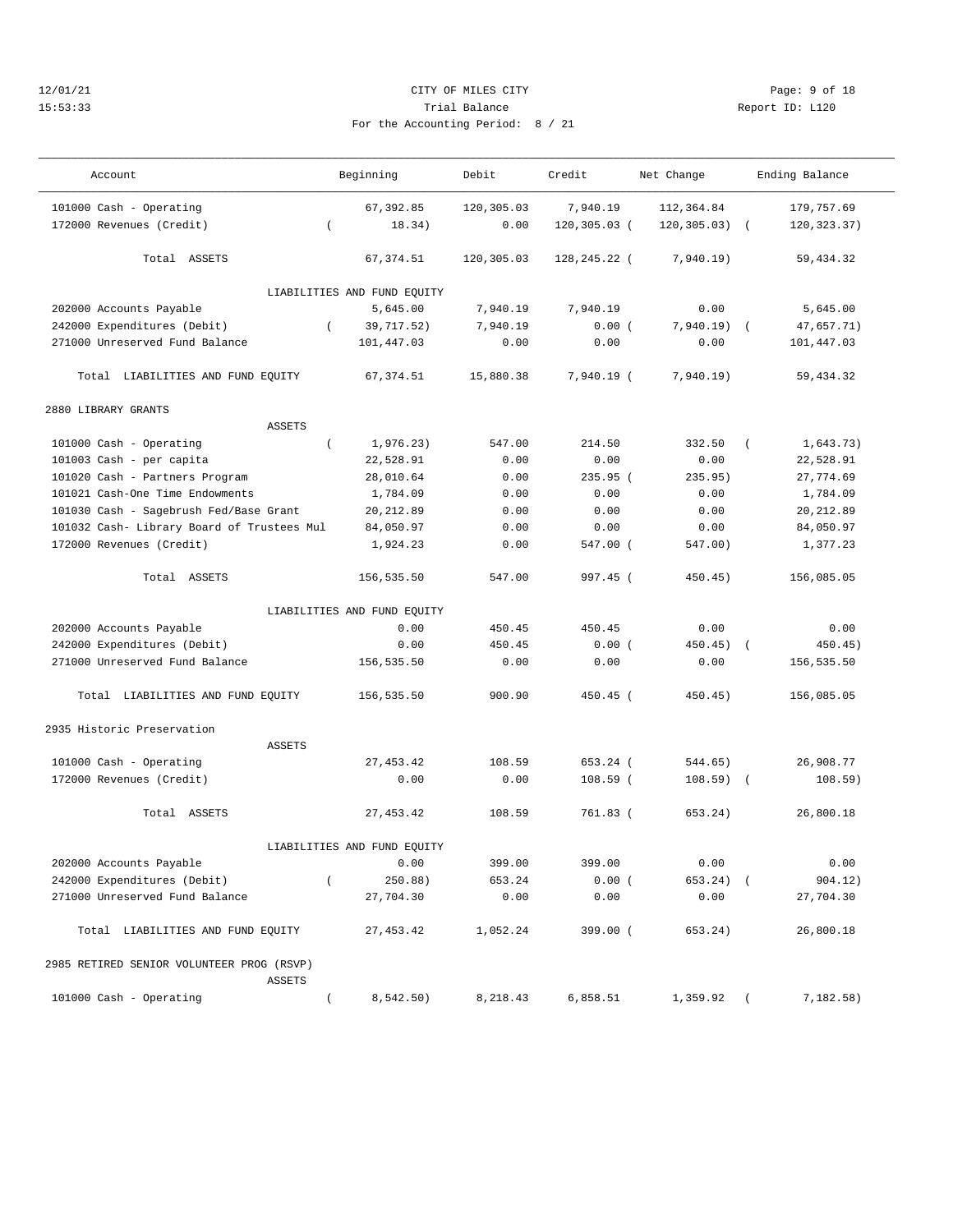## 12/01/21 **CITY OF MILES CITY CITY CITY Page: 10 of 18** 15:53:33 Trial Balance Report ID: L120 For the Accounting Period: 8 / 21

| Account                                              | Beginning                   | Debit    | Credit         | Net Change     | Ending Balance           |
|------------------------------------------------------|-----------------------------|----------|----------------|----------------|--------------------------|
| 101004 RSVP Non-Federal Cash Operating-Cus           | 5,119.29                    | 118.05   | $305.14$ (     | 187.09)        | 4,932.20                 |
| 101008 RSVP- Custer Excess                           | 19,441.00                   | 0.00     | $762.00$ (     | 762.00)        | 18,679.00                |
| 103100 Petty Cash-                                   | 200.00                      | 0.00     | 0.00           | 0.00           | 200.00                   |
| 172000 Revenues (Credit)<br>$\left($                 | 3, 532.70)                  | 0.00     | 8,293.83 (     | $8, 293.83)$ ( | 11,826.53)               |
| Total ASSETS                                         | 12,685.09                   | 8,336.48 | $16, 219.48$ ( | 7,883.00)      | 4,802.09                 |
|                                                      | LIABILITIES AND FUND EQUITY |          |                |                |                          |
| 202000 Accounts Payable                              | 0.00                        | 1,412.26 | 1,412.26       | 0.00           | 0.00                     |
| 242000 Expenditures (Debit)<br>$\left($              | 9,070.57)                   | 7,925.65 | $42.65$ (      | $7,883.00$ (   | 16, 953.57)              |
| 271000 Unreserved Fund Balance                       | 21,755.66                   | 0.00     | 0.00           | 0.00           | 21,755.66                |
| Total LIABILITIES AND FUND EQUITY                    | 12,685.09                   | 9,337.91 | 1,454.91 (     | 7,883.00)      | 4,802.09                 |
| 2991 Federal Recovery Funds                          |                             |          |                |                |                          |
| <b>ASSETS</b>                                        |                             |          |                |                |                          |
| 101000 Cash - Operating                              | 1,055,475.28                | 3,174.50 | 0.00           | 3,174.50       | 1,058,649.78             |
| 172000 Revenues (Credit)                             | 0.00                        | 0.00     | $3,174.50$ (   | $3, 174.50$ (  | 3, 174.50)               |
| Total ASSETS                                         | 1,055,475.28                | 3,174.50 | 3,174.50       | 0.00           | 1,055,475.28             |
|                                                      | LIABILITIES AND FUND EQUITY |          |                |                |                          |
| 223800 Deferred Revenue-Other                        | 1,055,475.28                | 0.00     | 0.00           | 0.00           | 1,055,475.28             |
| Total LIABILITIES AND FUND EQUITY                    | 1,055,475.28                | 0.00     | 0.00           | 0.00           | 1,055,475.28             |
| 3301 Judgement Settlement/Southgate<br><b>ASSETS</b> |                             |          |                |                |                          |
| 101000 Cash - Operating<br>$\left($                  | 1,338.68)                   | 334.14   | 0.00           | 334.14         | 1,004.54)<br>$\left($    |
| 113220 Tax receivables Real-2020                     | 878.07                      | 0.00     | 327.69 (       | 327.69)        | 550.38                   |
| 115221 Tax Receivable Personal-2021                  | 99.01                       | 0.00     | $6.45$ (       | 6.45)          | 92.56                    |
| 172000 Revenues (Credit)<br>$\left($                 | 852.24)                     | 0.00     | 334.14 (       | 334.14)        | 1, 186.38)<br>$\sqrt{2}$ |
| Total ASSETS<br>$\overline{ }$                       | 1, 213.84)                  | 334.14   | 668.28 (       | $334.14)$ (    | 1,547.98)                |
|                                                      | LIABILITIES AND FUND EQUITY |          |                |                |                          |
| 223100 Deferred Revenue - Real Prop Taxes            | 878.07                      | 327.69   | 0.00(          | 327.69)        | 550.38                   |
| 223200 Deferred Revenue - Pers Prop Taxes            | 99.01                       | 6.45     | 0.00(          | 6.45)          | 92.56                    |
| 271000 Unreserved Fund Balance<br>$\left($           | 2,190.92)                   | 0.00     | 0.00           | 0.00           | 2, 190.92)               |
| Total LIABILITIES AND FUND EQUITY<br>$\sqrt{2}$      | 1,213.84)                   | 334.14   | 0.00(          | $334.14)$ (    | 1,547.98)                |
| 3400 SID REVOLVING FUND                              |                             |          |                |                |                          |
| <b>ASSETS</b>                                        |                             |          |                |                |                          |
| 101000 Cash - Operating                              | 2,985.00                    | 0.00     | 0.00           | 0.00           | 2,985.00                 |
| Total ASSETS                                         | 2,985.00                    | 0.00     | 0.00           | 0.00           | 2,985.00                 |

LIABILITIES AND FUND EQUITY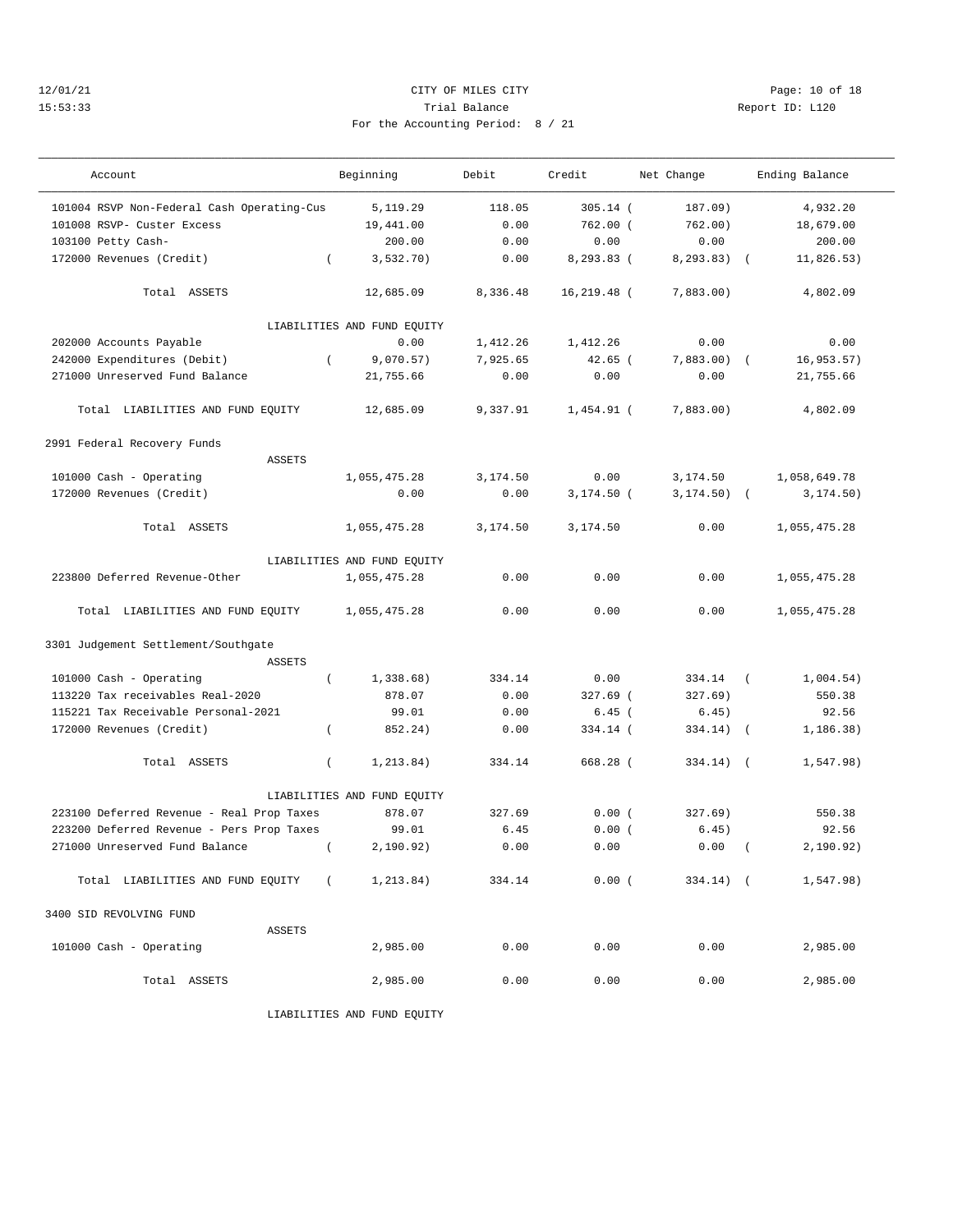## 12/01/21 **CITY OF MILES CITY CITY CITY Page: 11 of 18** 15:53:33 Trial Balance Report ID: L120 For the Accounting Period: 8 / 21

| Account                                                  | Beginning                   | Debit      | Credit        | Net Change    | Ending Balance            |
|----------------------------------------------------------|-----------------------------|------------|---------------|---------------|---------------------------|
| 271000 Unreserved Fund Balance                           | 2,985.00                    | 0.00       | 0.00          | 0.00          | 2,985.00                  |
| Total LIABILITIES AND FUND EQUITY                        | 2,985.00                    | 0.00       | 0.00          | 0.00          | 2,985.00                  |
| 3670 SID 211                                             |                             |            |               |               |                           |
| ASSETS                                                   |                             |            |               |               |                           |
| 101000 Cash - Operating                                  | 6,703.66                    | 0.00       | 0.00          | 0.00          | 6,703.66                  |
| 119000 Special Assmt Recbl - Deferred                    | 29, 443.89                  | 0.00       | 0.00          | 0.00          | 29, 443.89                |
| 172000 Revenues (Credit)                                 | 373.25)<br>$\left($         | 0.00       | 0.00          | 0.00          | 373.25)<br>$\left($       |
| Total ASSETS                                             | 35,774.30                   | 0.00       | 0.00          | 0.00          | 35,774.30                 |
|                                                          | LIABILITIES AND FUND EQUITY |            |               |               |                           |
| 223000 Deferred Revenue/Uncollected Taxes                | 29,070.64                   | 0.00       | 0.00          | 0.00          | 29,070.64                 |
| 223100 Deferred Revenue - Real Prop Taxes                | 373.25                      | 0.00       | 0.00          | 0.00          | 373.25                    |
| 242000 Expenditures (Debit)                              | $\left($<br>2, 266.10)      | 0.00       | 0.00          | 0.00          | 2, 266.10)<br>$\left($    |
| 271000 Unreserved Fund Balance                           | 8,596.51                    | 0.00       | 0.00          | 0.00          | 8,596.51                  |
| Total LIABILITIES AND FUND EQUITY                        | 35,774.30                   | 0.00       | 0.00          | 0.00          | 35,774.30                 |
| 4000 General Fund Capitol Improvement Fund<br>ASSETS     |                             |            |               |               |                           |
| 101000 Cash - Operating                                  | 39,084.29                   | 0.00       | $62,386.00$ ( | 62, 386.00    | 23,301.71)<br>$\left($    |
| 172000 Revenues (Credit)                                 | 6.69)<br>$\left($           | 0.00       | 0.00          | 0.00          | 6.69)<br>$\overline{(\ }$ |
|                                                          |                             |            |               |               |                           |
| Total ASSETS                                             | 39,077.60                   | 0.00       | $62,386.00$ ( | $62,386.00$ ( | 23,308.40)                |
|                                                          | LIABILITIES AND FUND EQUITY |            |               |               |                           |
| 202000 Accounts Payable                                  | 0.00                        | 62,386.00  | 62,386.00     | 0.00          | 0.00                      |
| 242000 Expenditures (Debit)                              | 0.00                        | 62,386.00  | 0.00(         | 62,386.00)    | 62, 386.00)<br>$\sqrt{2}$ |
| 271000 Unreserved Fund Balance                           | 39,077.60                   | 0.00       | 0.00          | 0.00          | 39,077.60                 |
| Total LIABILITIES AND FUND EQUITY                        | 39,077.60                   | 124,772.00 | $62,386.00$ ( | $62,386.00$ ( | 23,308.40)                |
| 4010 Fire Dept Captial Imprvmt Fund<br><b>ASSETS</b>     |                             |            |               |               |                           |
| 101040 Cash - FD(Exhaust Removal & Turnout               | 1,000.00                    | 0.00       | 0.00          | 0.00          | 1,000.00                  |
| Total ASSETS                                             | 1,000.00                    | 0.00       | 0.00          | 0.00          | 1,000.00                  |
|                                                          | LIABILITIES AND FUND EQUITY |            |               |               |                           |
| 271000 Unreserved Fund Balance                           | 1,000.00                    | 0.00       | 0.00          | 0.00          | 1,000.00                  |
| Total LIABILITIES AND FUND EQUITY                        | 1,000.00                    | 0.00       | 0.00          | 0.00          | 1,000.00                  |
| 4050 Ambulance Capital Improvement Fund<br><b>ASSETS</b> |                             |            |               |               |                           |
| 101000 Cash - Operating                                  | 14,479.06                   | 0.00       | 0.00          | 0.00          | 14,479.06                 |
| Total ASSETS                                             | 14,479.06                   | 0.00       | 0.00          | 0.00          | 14,479.06                 |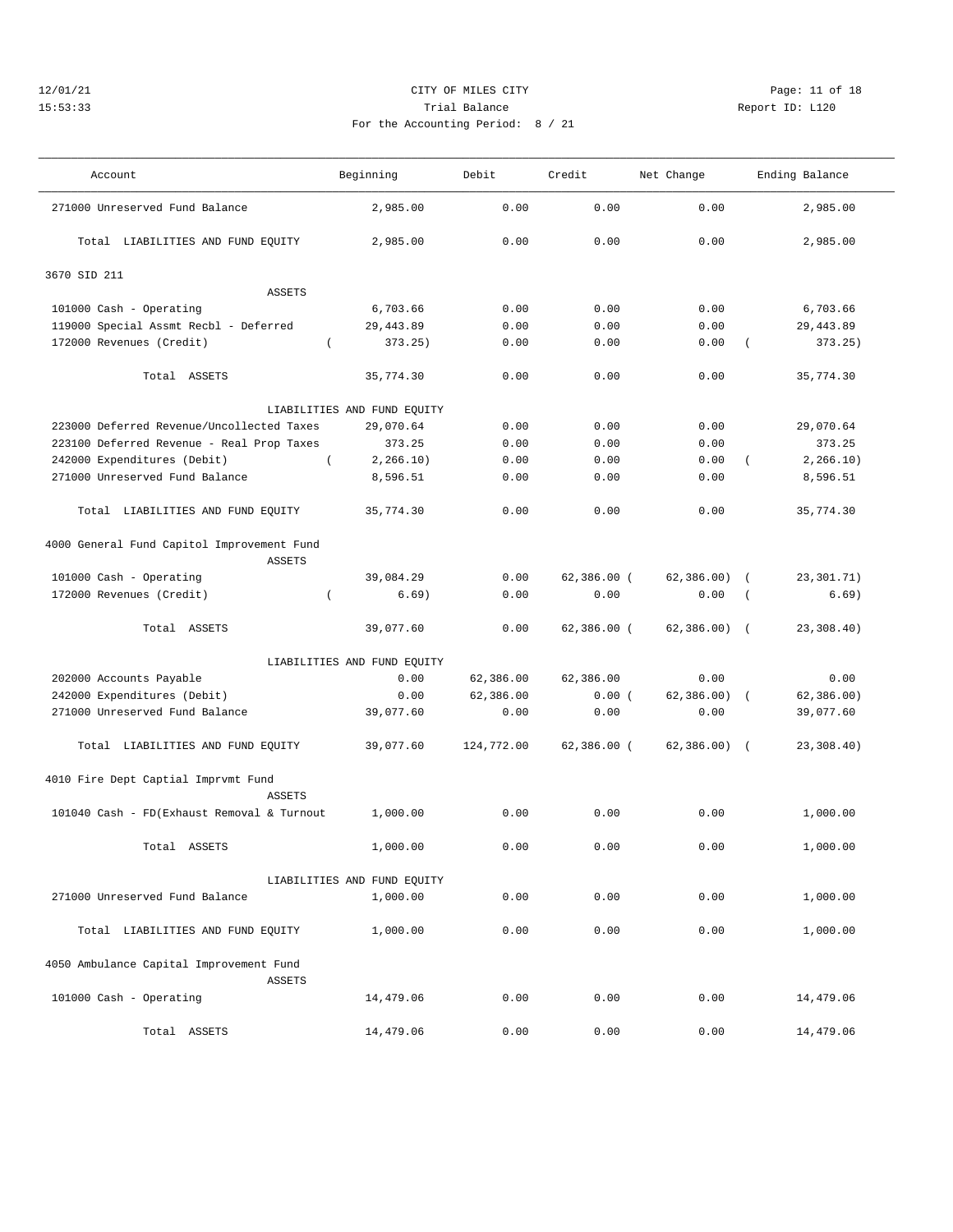## 12/01/21 Page: 12 of 18 15:53:33 Trial Balance Report ID: L120 For the Accounting Period: 8 / 21

| Account                                      |          | Beginning                   | Debit      | Credit<br>Net Change |               | Ending Balance |              |  |
|----------------------------------------------|----------|-----------------------------|------------|----------------------|---------------|----------------|--------------|--|
|                                              |          |                             |            |                      |               |                |              |  |
|                                              |          | LIABILITIES AND FUND EQUITY |            |                      |               |                |              |  |
| 271000 Unreserved Fund Balance               |          | 14,479.06                   | 0.00       | 0.00                 | 0.00          |                | 14,479.06    |  |
| Total LIABILITIES AND FUND EQUITY            |          | 14,479.06                   | 0.00       | 0.00                 | 0.00          |                | 14,479.06    |  |
| 4060 CAPITAL IMPROV-PUBLIC WORKS             |          |                             |            |                      |               |                |              |  |
| <b>ASSETS</b>                                |          |                             |            |                      |               |                |              |  |
| 101000 Cash - Operating                      |          | 106,431.52                  | 150.00     | 0.00                 | 150.00        |                | 106,581.52   |  |
| 122000 Accounts Receivable                   |          | 10,800.00                   | 150.00     | 0.00                 | 150.00        |                | 10,950.00    |  |
| 172000 Revenues (Credit)                     |          | 10, 966.35)                 | 0.00       | $300.00$ (           | 300.00)       |                | 11,266.35)   |  |
| Total ASSETS                                 |          | 106,265.17                  | 300.00     | 300.00               | 0.00          |                | 106,265.17   |  |
|                                              |          | LIABILITIES AND FUND EQUITY |            |                      |               |                |              |  |
| 271000 Unreserved Fund Balance               |          | 106,265.17                  | 0.00       | 0.00                 | 0.00          |                | 106,265.17   |  |
| Total LIABILITIES AND FUND EQUITY            |          | 106, 265.17                 | 0.00       | 0.00                 | 0.00          |                | 106,265.17   |  |
| 5210 WATER UTILITY                           |          |                             |            |                      |               |                |              |  |
| <b>ASSETS</b>                                |          |                             |            |                      |               |                |              |  |
| 101000 Cash - Operating                      |          | 1,774,706.86                | 278,820.62 | 217,673.50           | 61, 147. 12   |                | 1,835,853.98 |  |
| 101008 RSVP- Custer Excess                   | $\left($ | 40.47)                      | 0.00       | 0.00                 | 0.00          | $\left($       | 40.47)       |  |
| 101010 Deposit Cash                          |          | 111,300.00                  | 3,500.00   | 900.00               | 2,600.00      |                | 113,900.00   |  |
| 102113 Cash - NE Water Line Proj             |          | 764,994.48                  | 0.00       | 0.00                 | 0.00          |                | 764,994.48   |  |
| 102240 Cash - Replacement & Depreciation     |          | 1,489,589.35                | 0.00       | 0.00                 | 0.00          |                | 1,489,589.35 |  |
| 102250 Cash - System Devlopment Fees         |          | 320,549.92                  | 675.00     | 0.00                 | 675.00        |                | 321,224.92   |  |
| 102270 Cash - Curb Stop Replacement Fee      |          | 425,960.52                  | 3,655.67   | 0.00                 | 3,655.67      |                | 429,616.19   |  |
| 102312 RevBnd/CurYearDebt-DNRC/CarbonTank    |          | 11,541.25                   | 11,541.25  | 0.00                 | 11,541.25     |                | 23,082.50    |  |
| 102313 RevBnd/CurYearDebt-DNRC/NE WtrLine    |          | 11,809.13                   | 11,809.17  | 0.00                 | 11,809.17     |                | 23,618.30    |  |
| 102315 RevBnd/CurYearDebt-ARRA/NE Water Li   |          | 1,587.76                    | 1,587.81   | 0.00                 | 1,587.81      |                | 3,175.57     |  |
| 102322 RevBnd/Reserve-DNRC/CarbonTank        |          | 153,009.00                  | 0.00       | 0.00                 | 0.00          |                | 153,009.00   |  |
| 102323 RevBnd/Reserve-DNRC/NE WtrLine        |          | 128,653.00                  | 0.00       | 0.00                 | 0.00          |                | 128,653.00   |  |
| 102325 RevBnd/Reserve-ARRA B-NE Waterline    |          | 18,245.00                   | 0.00       | 0.00                 | 0.00          |                | 18,245.00    |  |
| 103000 Petty Cash                            |          | 330.00                      | 0.00       | 0.00                 | 0.00          |                | 330.00       |  |
| 122000 Accounts Receivable                   |          | 296,844.22                  | 310,483.10 | 290, 412.64          | 20,070.46     |                | 316,914.68   |  |
| 122020 Accounts Receivable-\$2.00 State Ass( |          | 12.00)                      | 0.00       | 0.00                 | 0.00          |                | 12.00)       |  |
| 162000 Deferred outflows-GASB68              |          | 162,929.00                  | 0.00       | 0.00                 | 0.00          |                | 162,929.00   |  |
| 172000 Revenues (Credit)                     | $\left($ | 278,850.24)                 | 8,644.05   | 304,670.88 (         | 296,026.83) ( |                | 574,877.07)  |  |
| 181000 Land                                  |          | 41,844.00                   | 0.00       | 0.00                 | 0.00          |                | 41,844.00    |  |
| 182000 Buildings                             |          | 22,997.00                   | 0.00       | 0.00                 | 0.00          |                | 22,997.00    |  |
| 182100 Allowance for Depr - Buildings (Cre(  |          | 22,997.00)                  | 0.00       | 0.00                 | 0.00          |                | 22,997.00)   |  |
| 186000 Machinery and Equipment               |          | 752,520.36                  | 0.00       | 0.00                 | 0.00          |                | 752,520.36   |  |
| 186100 Allowance for Depr - Machinery & Eq(  |          | 373,105.00)                 | 0.00       | 0.00                 | 0.00          |                | 373,105.00)  |  |
| 188000 Const. Work in Progress-NE Wtr Line   |          | 60,813.14                   | 0.00       | 0.00                 | 0.00          |                | 60,813.14    |  |
| 189100 Source of Supply                      |          | 3,542,842.49                | 0.00       | 0.00                 | 0.00          |                | 3,542,842.49 |  |
| 189110 Allowance for Depreciation - Source(  |          | 916,152.00)                 | 0.00       | 0.00                 | 0.00          |                | 916,152.00)  |  |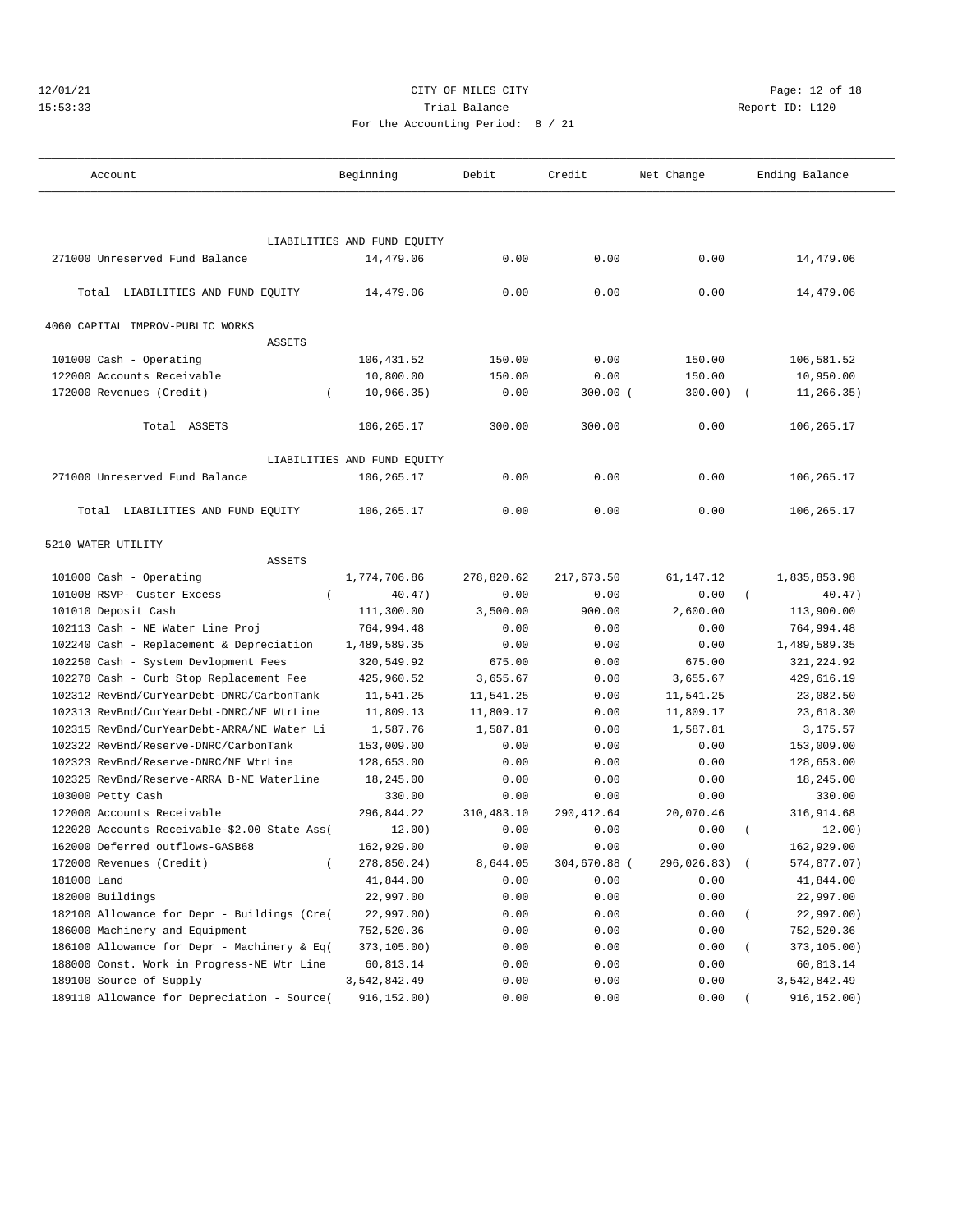## 12/01/21 Page: 13 of 18 15:53:33 Trial Balance Report ID: L120 For the Accounting Period: 8 / 21

| Account                                                   | Beginning                   | Debit       | Credit         | Net Change    | Ending Balance          |        |
|-----------------------------------------------------------|-----------------------------|-------------|----------------|---------------|-------------------------|--------|
| 189300 Treatment Plant                                    | 3,752,487.07                | 0.00        | 0.00           | 0.00          | 3,752,487.07            |        |
| 189310 Allowance for Depr - Treatment Plan(2,184,998.00)  |                             | 0.00        | 0.00           | 0.00          | 2,184,998.00            |        |
| 189400 Transmission & Distribution                        | 16,396,939.19               | 0.00        | 0.00           | 0.00          | 16,396,939.19           |        |
| 189410 Allowance for Depr - Trans & Distri( 5,034,306.00) |                             | 0.00        | 0.00           | 0.00          | 5,034,306.00            |        |
| Total ASSETS                                              | 21, 432, 032.03             | 630,716.67  | 813,657.02 (   | 182,940.35)   | 21, 249, 091.68         |        |
|                                                           |                             |             |                |               |                         |        |
|                                                           | LIABILITIES AND FUND EQUITY |             |                |               |                         |        |
| 202000 Accounts Payable                                   | 21,011.03                   | 121,536.79  | 121,536.79     | 0.00          | 21,011.03               |        |
| 214000 Deposits Payable                                   | 109,250.00                  | 900.00      | 3,500.00       | 2,600.00      | 111,850.00              |        |
| 214010 Refunds Payable                                    | 0.00                        | 336.08      | 336.08         | 0.00          |                         | 0.00   |
| 223899 Deferred inflows-GASB 68                           | 74,271.00                   | 0.00        | 0.00           | 0.00          | 74,271.00               |        |
| 231000 BONDS PAYABLE                                      | 3,784,000.00                | 0.00        | 0.00           | 0.00          | 3,784,000.00            |        |
| 237000 Net Pension liability-GASB 68                      | 715,179.00                  | 0.00        | 0.00           | 0.00          | 715,179.00              |        |
| 238000 Other Post Employment Benefits                     | 144,330.00                  | 0.00        | 0.00           | 0.00          | 144,330.00              |        |
| 239000 Compensated Absences Payable                       | 103,068.00                  | 0.00        | 0.00           | 0.00          | 103,068.00              |        |
| 242000 Expenditures (Debit)<br>$\left($                   | 139,063.56)                 | 185,540.35  | 0.00(          | 185, 540. 35) | 324,603.91)             |        |
| 250300 Reserve Revenue Bond - Current Debt                | 323, 303.85                 | 0.00        | 0.00           | 0.00          | 323, 303.85             |        |
| 250500 Reserve - System Dev Fees                          | 171,098.25                  | 0.00        | 0.00           | 0.00          | 171,098.25              |        |
| 250600 Reserve for Replacement & Depreciat                | 1,351,889.30                | 0.00        | 0.00           | 0.00          | 1,351,889.30            |        |
| 271000 Unreserved Fund Balance<br>$\left($                | 518,467.93)                 | 0.00        | 0.00           | 0.00          | 518,467.93)<br>$\left($ |        |
| 272000 Unreserved Retained Earnings                       | 15, 292, 163.09             | 0.00        | 0.00           | 0.00          | 15, 292, 163.09         |        |
| Total LIABILITIES AND FUND EQUITY                         | 21, 432, 032.03             | 308, 313.22 | 125,372.87 (   | 182,940.35)   | 21, 249, 091.68         |        |
| 5310 SEWER UTILITY                                        |                             |             |                |               |                         |        |
| <b>ASSETS</b>                                             |                             |             |                |               |                         |        |
| 101000 Cash - Operating                                   | 3,401,036.93                | 174,654.46  | 200,823.76 (   | 26, 169.30)   | 3, 374, 867.63          |        |
| 102240 Cash - Replacement & Depreciation                  | 195,098.39                  | 0.00        | 0.00           | 0.00          | 195,098.39              |        |
| 102250 Cash - System Devlopment Fees                      | 151,800.91                  | 240.00      | 0.00           | 240.00        | 152,040.91              |        |
| 102279 WWtr Treatment Plant-Phase II Const                | 661,857.76                  | 0.00        | 0.00           | 0.00          | 661,857.76              |        |
| 102316 RevBnd/CurYearDebt-Phase 1 Haynes L                | 8,388.37                    | 8,388.33    | 0.00           | 8,388.33      | 16,776.70               |        |
| 102317 RevBnd/CurYearDebt-WWTP Phase II                   | 164,873.29)                 | 32,943.75   | 0.00           | 32,943.75     | 131,929.54)             |        |
| 102390 REV BOND/RESERVE-Sewer Phase 1                     | 101,735.00                  | 0.00        | 0.00           | 0.00          | 101,735.00              |        |
| 102396 REV BOND/RESERVE-SEWER PHASE II                    | 201,275.00                  | 0.00        | 0.00           | 0.00          | 201,275.00              |        |
| 122000 Accounts Receivable                                | 195,570.90                  | 173,857.36  | 174, 152. 49 ( | 295.13)       | 195, 275. 77            |        |
| 132000 Due From Government (Short Term)                   | 382.50                      | 0.00        | 0.00           | 0.00          |                         | 382.50 |
| 162000 Deferred outflows-GASB68                           | 132,423.00                  | 0.00        | 0.00           | 0.00          | 132,423.00              |        |
| 172000 Revenues (Credit)<br>$\left($                      | 178,309.19)                 | 728.87      | 175,305.68 (   | 174,576.81)   | 352,886.00)             |        |
| 181000 Land                                               | 2.00                        | 0.00        | 0.00           | 0.00          |                         | 2.00   |
| 186000 Machinery and Equipment                            | 985,994.70                  | 0.00        | 0.00           | 0.00          | 985,994.70              |        |
| 186100 Allowance for Depr - Machinery & Eq(               | 595,207.00)                 | 0.00        | 0.00           | 0.00          | 595,207.00)             |        |
| 188000 Const. Work in Progress-NE Wtr Line                | 39,697.36                   | 0.00        | 0.00           | 0.00          | 39,697.36               |        |
| 189300 Treatment Plant                                    | 11,906,458.06               | 0.00        | 0.00           | 0.00          | 11,906,458.06           |        |
| 189310 Allowance for Depr - Treatment Plan( 2,057,719.00) |                             | 0.00        | 0.00           | 0.00          | 2,057,719.00)           |        |
| 189400 Transmission & Distribution                        | 4,594,921.03                | 0.00        | 0.00           | 0.00          | 4,594,921.03            |        |
| 189410 Allowance for Depr - Trans & Distri(               | 1,899,158.00)               | 0.00        | 0.00           | 0.00          | 1,899,158.00)           |        |
|                                                           |                             |             |                |               |                         |        |
| Total ASSETS                                              | 17,681,375.43               | 390,812.77  | 550,281.93 (   | 159,469.16)   | 17,521,906.27           |        |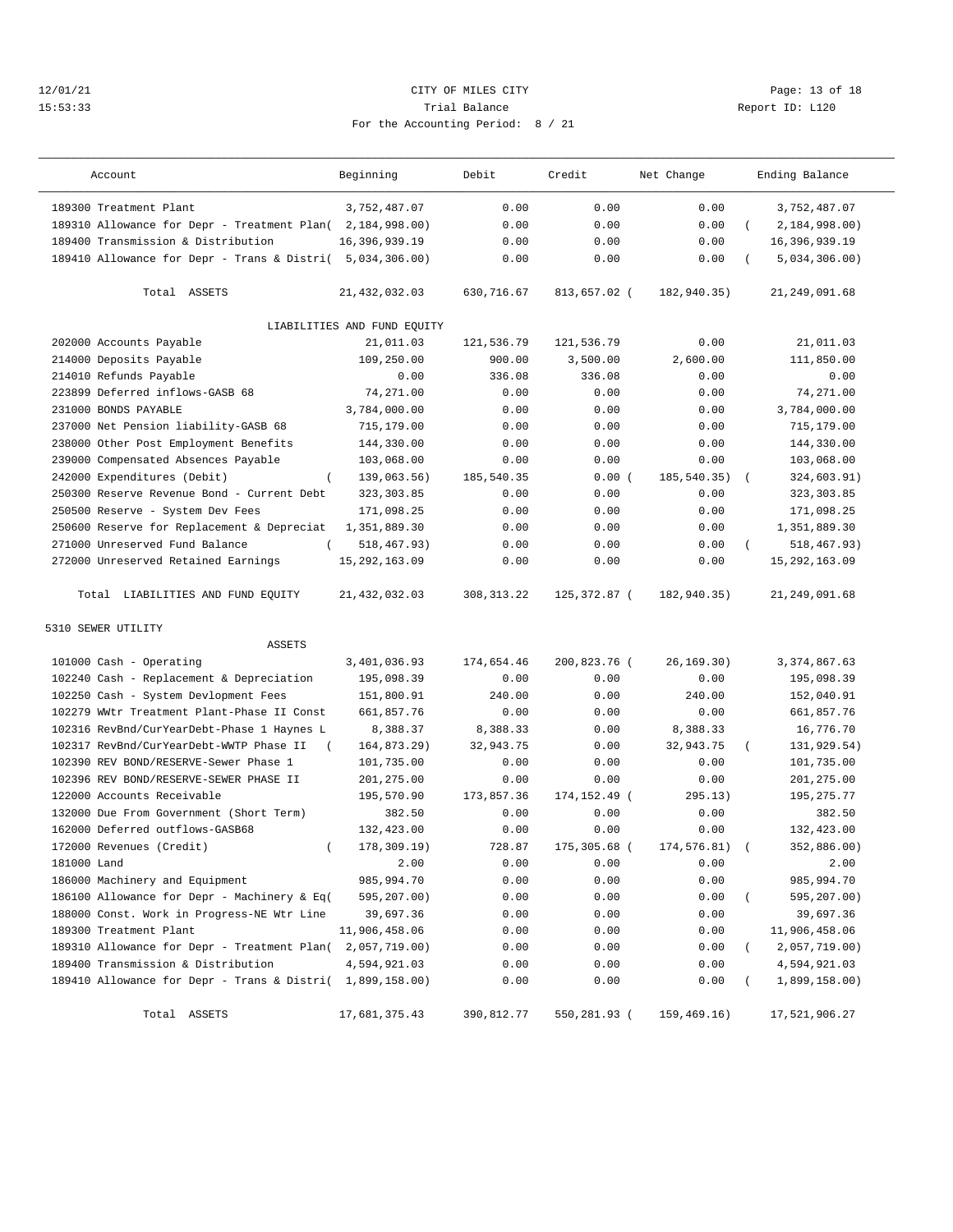## 12/01/21 Page: 14 of 18 15:53:33 Trial Balance Report ID: L120 For the Accounting Period: 8 / 21

| Account                                                 | Beginning                   | Debit      | Credit         | Net Change   |            | Ending Balance |
|---------------------------------------------------------|-----------------------------|------------|----------------|--------------|------------|----------------|
|                                                         | LIABILITIES AND FUND EQUITY |            |                |              |            |                |
| 202000 Accounts Payable                                 | 0.00                        | 107,434.45 | 107, 434.45    | 0.00         |            | 0.00           |
| 223899 Deferred inflows-GASB 68                         | 60,365.00                   | 0.00       | 0.00           | 0.00         |            | 60,365.00      |
| 231300 Bonds Pay 1979 Issue                             | 940,000.00                  | 0.00       | 0.00           | 0.00         |            | 940,000.00     |
| 231301 WWTP #2 Bonds Pay                                | 4,921,000.00                | 0.00       | 0.00           | 0.00         |            | 4,921,000.00   |
| 237000 Net Pension liability-GASB 68                    | 581,270.00                  | 0.00       | 0.00           | 0.00         |            | 581,270.00     |
| 238000 Other Post Employment Benefits                   | 108,247.00                  | 0.00       | 0.00           | 0.00         |            | 108,247.00     |
| 239000 Compensated Absences Payable                     | 78,980.00                   | 0.00       | 0.00           | 0.00         |            | 78,980.00      |
| 242000 Expenditures (Debit)<br>$\left($                 | 108,460.79)                 | 159,469.16 | 0.00(          | 159.469.16   | $\sqrt{2}$ | 267,929.95)    |
| 250500 Reserve - System Dev Fees                        | 82,925.91                   | 0.00       | 0.00           | 0.00         |            | 82,925.91      |
| 250600 Reserve for Replacement & Depreciat              | 1,666,491.83                | 0.00       | 0.00           | 0.00         |            | 1,666,491.83   |
| 271000 Unreserved Fund Balance<br>$\left($              | 394,844.93)                 | 0.00       | 0.00           | 0.00         | $\left($   | 394,844.93)    |
| 272000 Unreserved Retained Earnings                     | 9,745,401.41                | 0.00       | 0.00           | 0.00         |            | 9,745,401.41   |
|                                                         |                             |            |                |              |            |                |
| Total LIABILITIES AND FUND EQUITY                       | 17,681,375.43               | 266,903.61 | 107,434.45 (   | 159, 469.16) |            | 17,521,906.27  |
| 5510 AMBULANCE FUND                                     |                             |            |                |              |            |                |
| <b>ASSETS</b>                                           |                             |            |                |              |            |                |
| 101000 Cash - Operating                                 | 31, 219.77                  | 51,150.35  | 71,667.71 (    | 20,517.36)   |            | 10,702.41      |
| 113216 Tax Receivables real-2016<br>$\overline{ }$      | 2.10)                       | 0.00       | 0.13(          | 0.13)        | $\sqrt{ }$ | 2.23)          |
| 113217 Tax receivables real-2017<br>$\overline{ }$      | 3.23)                       | 0.00       | 2.39(          | 2.39)        | $\sqrt{ }$ | 5.62)          |
| 113218 Tax Receivables real-2018                        | 29.01                       | 0.00       | 3.09(          | 3.09)        |            | 25.92          |
| 113219 Tax receivables Real-2019                        | 25.11                       | 0.00       | $1.12$ (       | 1.12         |            | 23.99          |
| 113220 Tax receivables Real-2020                        | 81.96                       | 0.00       | 30.59(         | $30.59$ )    |            | 51.37          |
| 115217 Tax receivable personal-2017<br>$\left($         | 0.06)                       | 0.00       | 0.00           | 0.00         | $\left($   | 0.06)          |
| 115218 Tax Receivable Personal-2018<br>$\overline{(\ }$ | 0.05)                       | 0.00       | 0.00           | 0.00         | $\left($   | 0.05)          |
| 115219 Tax Receivable Personal-2019                     | 0.11                        | 0.00       | 0.09(          | 0.09)        |            | 0.02           |
| 115221 Tax Receivable Personal-2021                     | 9.25                        | 0.00       | 0.60(          | 0.60)        |            | 8.65           |
| 122000 Accounts Receivable                              | 425, 358.91                 | 138,270.13 | 75,979.40      | 62,290.73    |            | 487,649.64     |
| 122100 Acct Receivable<br>$\left($                      | 235,820.86)                 | 0.00       | 0.00           | 0.00         | $\left($   | 235,820.86)    |
| 132000 Due From Government (Short Term)                 | 12,350.00                   | 0.00       | 0.00           | 0.00         |            | 12,350.00      |
| 162000 Deferred outflows-GASB68                         | 160,860.00                  | 0.00       | 0.00           | 0.00         |            | 160,860.00     |
| 172000 Revenues (Credit)<br>$\left($                    | 101,539.03)                 | 0.00       | 137,536.00 (   | 137,536.00)  | $\left($   | 239,075.03)    |
| 186000 Machinery and Equipment                          | 1,052,480.52                | 0.00       | 0.00           | 0.00         |            | 1,052,480.52   |
| 186100 Allowance for Depr - Machinery & Eq(             | 425,843.00)                 | 0.00       | 0.00           | 0.00         |            | 425,843.00)    |
| Total ASSETS                                            | 919,206.31                  | 189,420.48 | 285, 221. 12 ( | 95,800.64)   |            | 823, 405.67    |
|                                                         | LIABILITIES AND FUND EQUITY |            |                |              |            |                |
| 202000 Accounts Payable                                 | 0.00                        | 19,839.81  | 19,839.81      | 0.00         |            | 0.00           |
| 223100 Deferred Revenue - Real Prop Taxes (             | 60.81)                      | 37.32      | 0.00(          | 37.32)       |            | 98.13)         |
| 223200 Deferred Revenue - Pers Prop Taxes (             | 25.33)                      | 0.69       | 0.00(          | 0.69)        |            | 26.02)         |
| 223899 Deferred inflows-GASB 68                         | 1,467.00                    | 0.00       | 0.00           | 0.00         |            | 1,467.00       |
| 235000 CONTRACTS/NOTES/LOANS PAYABLE<br>$\left($        | 0.01)                       | 0.00       | 0.00           | 0.00         | $\left($   | 0.01)          |
| 237000 Net Pension liability-GASB 68                    | 281,739.00                  | 0.00       | 0.00           | 0.00         |            | 281,739.00     |
| 238000 Other Post Employment Benefits                   | 72,165.00                   | 0.00       | 0.00           | 0.00         |            | 72,165.00      |
| 239000 Compensated Absences Payable                     | 65,171.00                   | 0.00       | 0.00           | 0.00         |            | 65,171.00      |
| 242000 Expenditures (Debit)                             | 101,986.74)                 | 96,814.28  | 1,051.65       | 95,762.63)   |            | 197,749.37)    |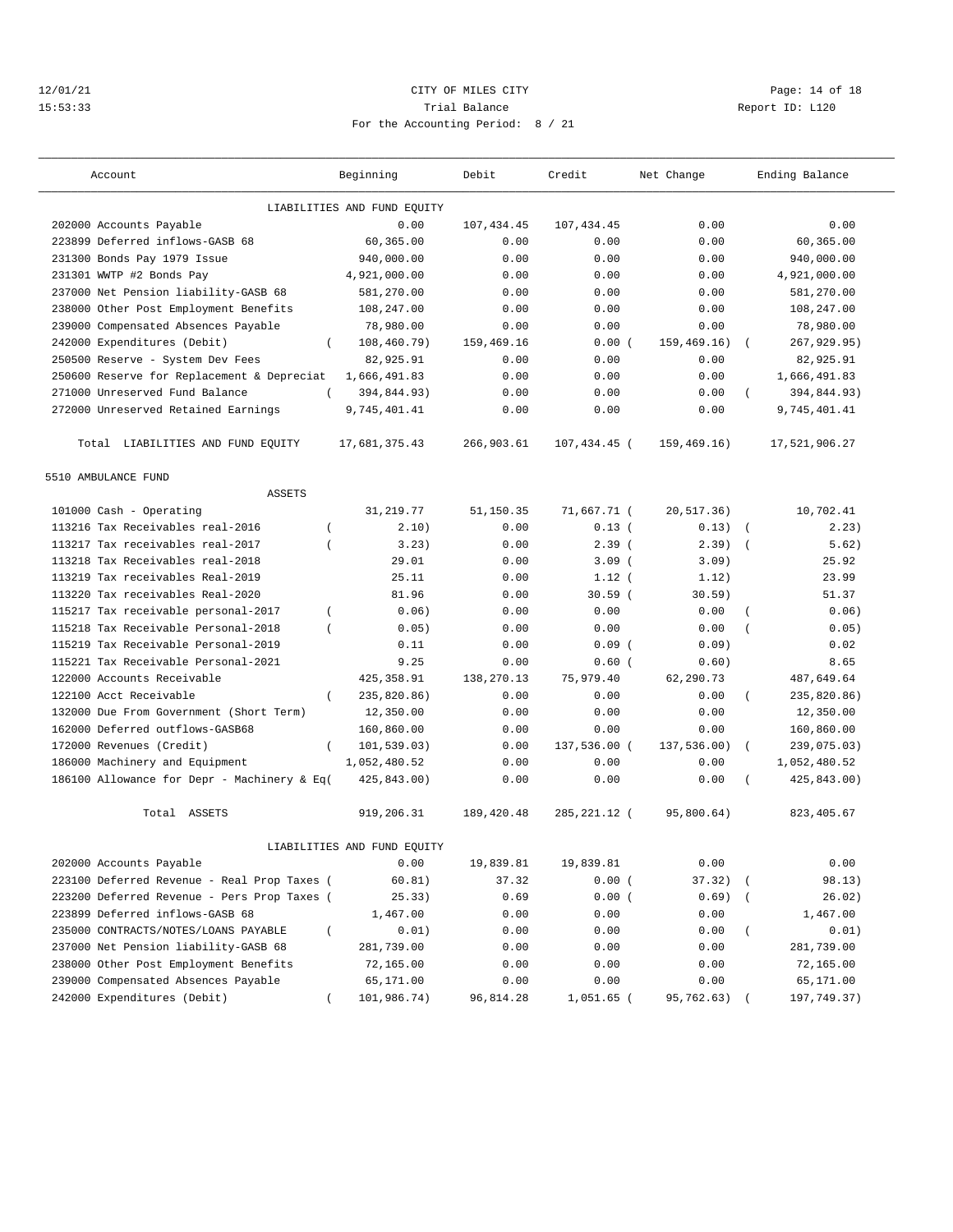## 12/01/21 **CITY OF MILES CITY CITY CITY Page: 15 of 18** 15:53:33 Trial Balance Report ID: L120 For the Accounting Period: 8 / 21

| Account                                               | Beginning                   | Debit        | Credit                         | Net Change                       |          | Ending Balance |
|-------------------------------------------------------|-----------------------------|--------------|--------------------------------|----------------------------------|----------|----------------|
| 271000 Unreserved Fund Balance<br>$\left($            | 139,528.00)                 | 0.00         | 0.00                           | 0.00                             |          | 139,528.00)    |
| 272000 Unreserved Retained Earnings                   | 740,265.20                  | 0.00         | 0.00                           | 0.00                             |          | 740,265.20     |
| Total LIABILITIES AND FUND EQUITY                     | 919,206.31                  | 116,692.10   | 20,891.46 (                    | 95,800.64)                       |          | 823, 405.67    |
| 5610 AIRPORT OPERATING                                |                             |              |                                |                                  |          |                |
| <b>ASSETS</b>                                         |                             |              |                                |                                  |          |                |
| 101000 Cash - Operating                               | 130,733.74                  |              | 817, 129. 17 1, 379, 161. 68 ( | 562,032.51)                      | $\left($ | 431,298.77)    |
| 102117 Airport Improvement                            | 94,064.80                   | 0.00         | 0.00                           | 0.00                             |          | 94,064.80      |
| 102230 Cash - Surplus/Credit Card Acct                | 100.00                      | 94,658.64    | 66,556.86                      | 28,101.78                        |          | 28, 201.78     |
| 103000 Petty Cash                                     | 100.00                      | 0.00         | 0.00                           | 0.00                             |          | 100.00         |
| 113216 Tax Receivables real-2016<br>$\overline{ }$    | 3.16)                       | 0.00         | 0.20(                          | 0.20)                            |          | 3.36)          |
| 113217 Tax receivables real-2017                      | 4.86)                       | 0.00         | 3.57(                          | 3.57)                            | $\left($ | 8.43)          |
| 113218 Tax Receivables real-2018                      | 43.53                       | 0.00         | $4.64$ (                       | 4.64)                            |          | 38.89          |
| 113219 Tax receivables Real-2019                      | 37.67                       | 0.00         | $1.68$ (                       | 1.68)                            |          | 35.99          |
| 113220 Tax receivables Real-2020                      | 122.99                      | 0.00         | 45.90 (                        | 45.90)                           |          | 77.09          |
| 115217 Tax receivable personal-2017<br>$\overline{ }$ | 0.08)                       | 0.00         | 0.00                           | 0.00                             |          | 0.08)          |
| 115218 Tax Receivable Personal-2018<br>$\overline{ }$ | 0.08)                       | 0.00         | 0.00                           | 0.00                             |          | 0.08)          |
| 115219 Tax Receivable Personal-2019                   | 0.16                        | 0.00         | $0.14$ (                       | 0.14)                            |          | 0.02           |
| 115220 Tax Receivable Personal-2020                   | 0.03                        | 0.00         | 0.00                           | 0.00                             |          | 0.03           |
| 115221 Tax Receivable Personal-2021                   | 13.86                       | 0.00         | 0.90(                          | 0.90)                            |          | 12.96          |
| 122000 Accounts Receivable                            | 17,299.50                   | 0.00         | 17,299.50 (                    | 17, 299.50)                      |          | 0.00           |
| 132000 Due From Government (Short Term)               | 459,040.76                  | 0.00         | 0.00                           | 0.00                             |          | 459,040.76     |
| 141000 Prepaid Expense                                | 5,917.00                    | 0.00         | 0.00                           | 0.00                             |          | 5,917.00       |
| 162000 Deferred outflows-GASB68                       | 31,614.00                   | 0.00         | 0.00                           | 0.00                             |          | 31,614.00      |
| 172000 Revenues (Credit)<br>$\overline{ }$            | 143, 105.81)                | 770.00       | 828,535.99 (                   | 827,765.99)                      | $\left($ | 970,871.80)    |
| 181000 Land                                           | 19,978.00                   | 0.00         | 0.00                           | 0.00                             |          | 19,978.00      |
| 182000 Buildings                                      | 779,684.50                  | 0.00         | 0.00                           | 0.00                             |          | 779,684.50     |
| 182100 Allowance for Depr - Buildings (Cre(           | 413,042.00)                 | 0.00         | 0.00                           | 0.00                             | $\left($ | 413,042.00)    |
| 184000 Improvements Other Than Buildings              | 13,017,833.11               | 0.00         | 0.00                           | 0.00                             |          | 13,017,833.11  |
| 184100 Allowance for Depr - Imp Other Than(           | 3,992,939.00)               | 0.00         | 0.00                           | 0.00                             | $\left($ | 3,992,939.00)  |
| 186000 Machinery and Equipment                        | 1,283,230.58                | 0.00         | 0.00                           | 0.00                             |          | 1,283,230.58   |
| 186100 Allowance for Depr - Machinery & Eq(           | 607,782.00)                 | 0.00         | 0.00                           | 0.00                             |          | 607,782.00)    |
| 188000 Const. Work in Progress-NE Wtr Line            | 1,158,977.96                | 0.00         | 0.00                           | 0.00                             |          | 1,158,977.96   |
|                                                       |                             |              |                                |                                  |          |                |
| Total ASSETS                                          | 11,841,915.20               | 912,557.81   |                                | 2, 291, 611.06 ( 1, 379, 053.25) |          | 10,462,861.95  |
|                                                       | LIABILITIES AND FUND EOUITY |              |                                |                                  |          |                |
| 202000 Accounts Payable                               | 396, 347. 77                |              | 1, 362, 769.58 1, 362, 769.58  | 0.00                             |          | 396, 347.77    |
| 223100 Deferred Revenue - Real Prop Taxes (           | 91.23)                      | 55.99        | 0.00(                          | $55.99$ (                        |          | 147.22)        |
| 223200 Deferred Revenue - Pers Prop Taxes (           | 38.00)                      | 1.04         | 0.00(                          | 1.04)                            |          | 39.04)         |
| 223899 Deferred inflows-GASB 68                       | 14,411.00                   | 0.00         | 0.00                           | 0.00                             |          | 14,411.00      |
| 235160 LTrm Pay/MT Aeronautics (2)                    | 81,312.00                   | 0.00         | 0.00                           | 0.00                             |          | 81,312.00      |
| 237000 Net Pension liability-GASB 68                  | 138,772.00                  | 0.00         | 0.00                           | 0.00                             |          | 138,772.00     |
| 238000 Other Post Employment Benefits                 | 24,055.00                   | 0.00         | 0.00                           | 0.00                             |          | 24,055.00      |
| 239000 Compensated Absences Payable                   | 13,782.00                   | 0.00         | 0.00                           | 0.00                             |          | 13,782.00      |
| 242000 Expenditures (Debit)                           | 223,709.68)                 | 1,379,161.68 | $165.46$ (                     | 1,378,996.22)                    |          | 1,602,705.90)  |
| 250600 Reserve for Replacement & Depreciat            | 18,913.67                   | 0.00         | 0.00                           | 0.00                             |          | 18,913.67      |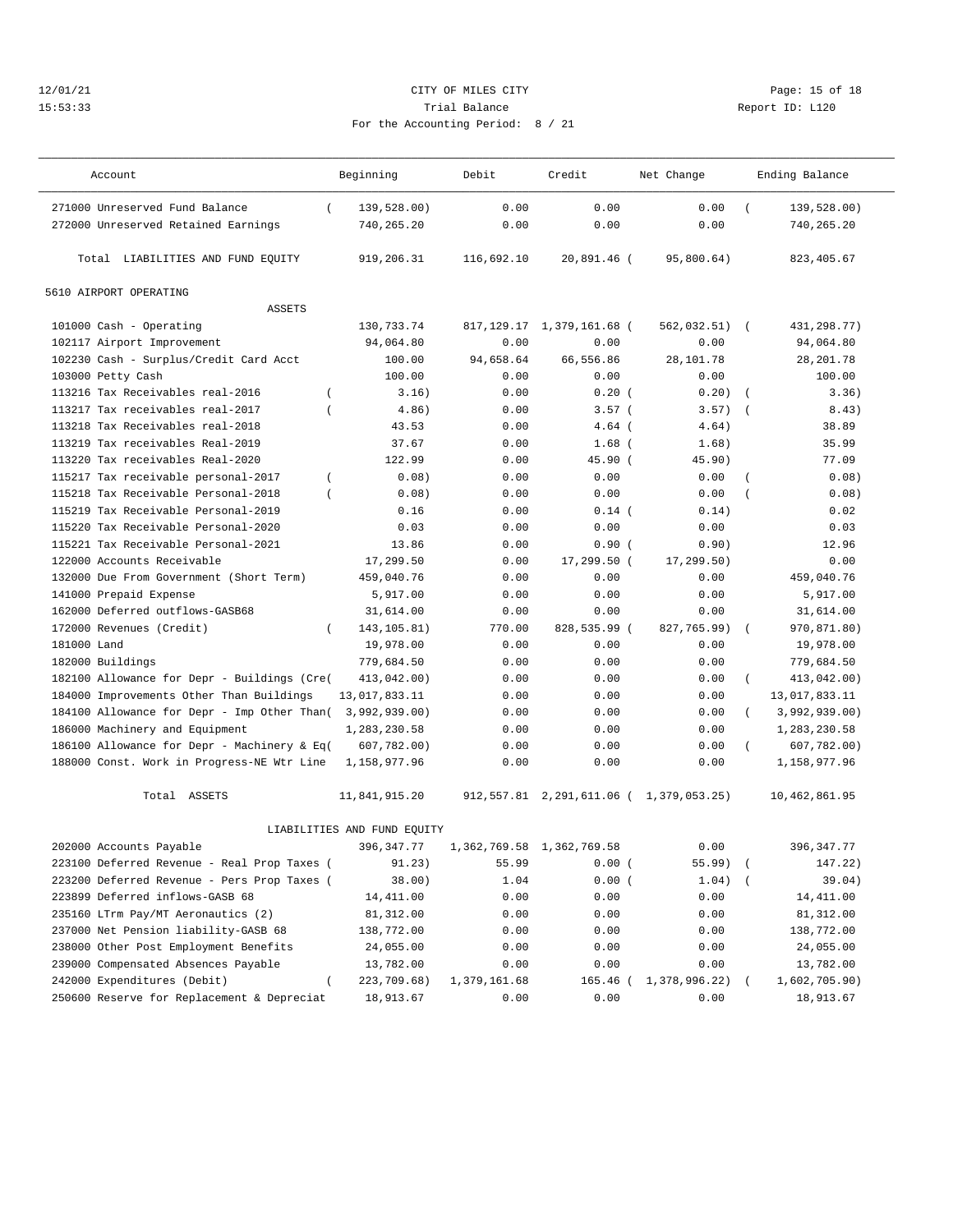## 12/01/21 Page: 16 of 18 15:53:33 Trial Balance Report ID: L120 For the Accounting Period: 8 / 21

| Account                                   | Beginning                     | Debit     | Credit       | Net Change                                | Ending Balance                |
|-------------------------------------------|-------------------------------|-----------|--------------|-------------------------------------------|-------------------------------|
|                                           |                               |           |              |                                           |                               |
| 271000 Unreserved Fund Balance            | 90,992.00)<br>$\sqrt{2}$      | 0.00      | 0.00         | 0.00                                      | 90,992.00)                    |
| 272000 Unreserved Retained Earnings       | 11, 469, 152.67               | 0.00      | 0.00         | 0.00                                      | 11, 469, 152.67               |
| Total LIABILITIES AND FUND EQUITY         | 11,841,915.20                 |           |              | 2,741,988.29 1,362,935.04 ( 1,379,053.25) | 10,462,861.95                 |
| 6040 PUBLIC WORKS                         |                               |           |              |                                           |                               |
| <b>ASSETS</b>                             |                               |           |              |                                           |                               |
| 101000 Cash - Operating                   | 92, 444.57                    | 4,000.00  | 8,521.37 (   | 4,521.37)                                 | 87,923.20                     |
| 172000 Revenues (Credit)                  | $\overline{ }$<br>4,000.00)   | 0.00      | $4,000.00$ ( | 4,000.00)                                 | 8,000.00)<br>$\sqrt{ }$       |
| Total ASSETS                              | 88, 444.57                    | 4,000.00  | 12,521.37 (  | 8,521.37)                                 | 79,923.20                     |
|                                           | LIABILITIES AND FUND EQUITY   |           |              |                                           |                               |
| 202000 Accounts Payable                   | 0.00                          | 2,300.94  | 2,300.94     | 0.00                                      | 0.00                          |
| 239000 Compensated Absences Payable       | 4,945.00                      | 0.00      | 0.00         | 0.00                                      | 4,945.00                      |
| 242000 Expenditures (Debit)               | 8,534.88)<br>$\left($         | 8,521.37  | 0.00(        | 8,521.37)                                 | 17,056.25)<br>$\left($        |
| 271000 Unreserved Fund Balance            | $\overline{(\ }$<br>4,701.00) | 0.00      | 0.00         | 0.00                                      | 4,701.00)<br>$\overline{(\ }$ |
| 272000 Unreserved Retained Earnings       | 96,735.45                     | 0.00      | 0.00         | 0.00                                      | 96,735.45                     |
| Total LIABILITIES AND FUND EQUITY         | 88, 444.57                    | 10,822.31 | 2,300.94 (   | 8,521.37)                                 | 79,923.20                     |
| 7370 TBID                                 |                               |           |              |                                           |                               |
| <b>ASSETS</b>                             |                               |           |              |                                           |                               |
| 101000 Cash - Operating                   | 0.00                          | 16,432.00 | 16,432.00    | 0.00                                      | 0.00                          |
| Total ASSETS                              | 0.00                          | 16,432.00 | 16,432.00    | 0.00                                      | 0.00                          |
|                                           | LIABILITIES AND FUND EQUITY   |           |              |                                           |                               |
| 202000 Accounts Payable                   | 0.00                          | 16,432.00 | 16,432.00    | 0.00                                      | 0.00                          |
| 212500 Due to Others                      | 0.00                          | 16,432.00 | 16,432.00    | 0.00                                      | 0.00                          |
| Total LIABILITIES AND FUND EQUITY         | 0.00                          | 32,864.00 | 32,864.00    | 0.00                                      | 0.00                          |
| 7458 Court Technology Surcharge           |                               |           |              |                                           |                               |
|                                           |                               |           |              |                                           |                               |
|                                           | LIABILITIES AND FUND EQUITY   |           |              |                                           |                               |
| 212000 Due to Government                  | 2,060.64)<br>$\left($         | 0.00      | 0.00         | 0.00                                      | 2,060.64)<br>$\overline{(\ }$ |
| 212200 Due to Federal, Soc Sec & Medicare | 2,060.64                      | 0.00      | 0.00         | 0.00                                      | 2,060.64                      |
| Total LIABILITIES AND FUND EQUITY         | 0.00                          | 0.00      | 0.00         | 0.00                                      | 0.00                          |
| 7467 Law Enforcement Academy Surcharge    |                               |           |              |                                           |                               |
| <b>ASSETS</b>                             |                               |           |              |                                           |                               |
| 101000 Cash - Operating                   | 290.00                        | 280.48    | 0.00         | 280.48                                    | 570.48                        |

Total ASSETS 290.00 280.48 0.00 280.48 570.48

LIABILITIES AND FUND EQUITY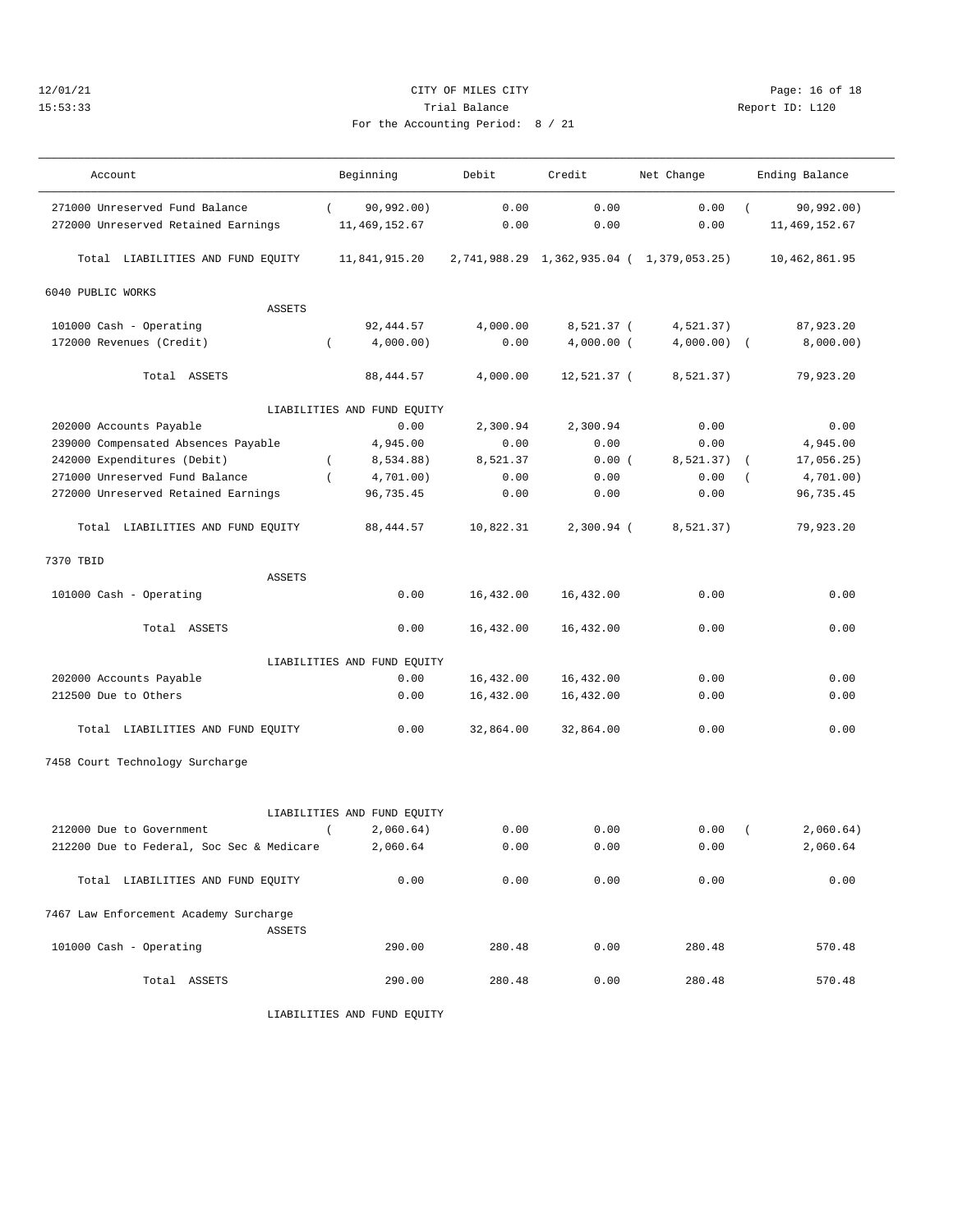## 12/01/21 **CITY OF MILES CITY CITY CITY Page: 17 of 18** 15:53:33 Trial Balance Report ID: L120 For the Accounting Period: 8 / 21

| Account                                                           | Beginning                   | Debit      | Credit                          | Net Change              | Ending Balance |
|-------------------------------------------------------------------|-----------------------------|------------|---------------------------------|-------------------------|----------------|
| 212200 Due to Federal, Soc Sec & Medicare                         | 290.00                      | 0.00       | 280.48                          | 280.48                  | 570.48         |
| Total LIABILITIES AND FUND EQUITY                                 | 290.00                      | 0.00       | 280.48                          | 280.48                  | 570.48         |
| 7471 CIVIL LEGAL ASSIST/VICTIM DOM VIOLENCE PROG<br><b>ASSETS</b> |                             |            |                                 |                         |                |
| 101000 Cash - Operating                                           | 494.76                      | 393.76     | 0.00                            | 393.76                  | 888.52         |
| Total ASSETS                                                      | 494.76                      | 393.76     | 0.00                            | 393.76                  | 888.52         |
|                                                                   | LIABILITIES AND FUND EQUITY |            |                                 |                         |                |
| 212500 Due to Others                                              | 494.76                      | 0.00       | 393.76                          | 393.76                  | 888.52         |
|                                                                   |                             |            |                                 |                         |                |
| Total LIABILITIES AND FUND EQUITY                                 | 494.76                      | 0.00       | 393.76                          | 393.76                  | 888.52         |
| 7910 PAYROLL FUND                                                 |                             |            |                                 |                         |                |
| <b>ASSETS</b>                                                     |                             |            |                                 |                         |                |
| 101000 Cash - Operating                                           | 33, 419. 22                 | 531,991.02 | 526,287.09                      | 5,703.93                | 39, 123. 15    |
| Total ASSETS                                                      | 33, 419.22                  | 531,991.02 | 526,287.09                      | 5,703.93                | 39,123.15      |
|                                                                   | LIABILITIES AND FUND EQUITY |            |                                 |                         |                |
| 201000 Warrants Payable                                           | 19,830.17                   | 33,553.07  | 27,988.92 (                     | 5,564.15)               | 14,266.02      |
| 212000 Due to Government                                          | 0.00                        | 155.18     | 0.00(                           | 155.18)<br>$\sqrt{2}$   | 155.18)        |
| 212200 Due to Federal, Soc Sec & Medicare                         | 0.00                        | 65,230.49  | 65,230.49                       | 0.00                    | 0.00           |
| 212202 Due to State Unemployment                                  | 1,007.62                    | 0.00       | 961.09                          | 961.09                  | 1,968.71       |
| 212203 Due to Worker's Compensation                               | 11,972.84                   | 0.00       | 11,616.69                       | 11,616.69               | 23,589.53      |
| 212204 Due to State Income Tax                                    | 0.00                        | 15,954.00  | 15,954.00                       | 0.00                    | 0.00           |
| 212205 Due to MPORS-GABA                                          | 0.00                        | 16,975.06  | 16,975.06                       | 0.00                    | 0.00           |
| 212207 Due to AFLAC, AFLAC PRETAX                                 | 0.00                        | 578.48     | 578.48                          | 0.00                    | 0.00           |
| 212208 Due to Health Ins, Dental, Vision (                        | 195.99)                     | 78,856.46  | 76,969.52 (                     | 1,886.94)<br>$\sqrt{2}$ | 2,082.93)      |
| 212209 Due to PERS Retirement                                     | 0.00                        | 35,660.08  | 35,660.08                       | 0.00                    | 0.00           |
| 212210 Due to FURS-GABA Retirement                                | 804.58                      | 17,543.15  | 18,275.57                       | 732.42                  | 1,537.00       |
| Total LIABILITIES AND FUND EQUITY                                 | 33, 419. 22                 | 264,505.97 | 270,209.90                      | 5,703.93                | 39,123.15      |
| 7930 CLAIMS FUND                                                  |                             |            |                                 |                         |                |
| <b>ASSETS</b>                                                     |                             |            |                                 |                         |                |
| 101000 Cash - Operating                                           | 242,724.66                  |            | 2,016,664.46 1,352,322.70       | 664, 341.76             | 907,066.42     |
| Total ASSETS                                                      | 242,724.66                  |            | 2,016,664.46 1,352,322.70       | 664,341.76              | 907,066.42     |
|                                                                   | LIABILITIES AND FUND EQUITY |            |                                 |                         |                |
| 201000 Warrants Payable                                           | 242,724.66                  |            | 1, 352, 322. 70 2, 016, 664. 46 | 664,341.76              | 907,066.42     |
| Total LIABILITIES AND FUND EQUITY                                 | 242,724.66                  |            | 1, 352, 322. 70 2, 016, 664. 46 | 664,341.76              | 907,066.42     |
| 7980 CUSTER CO WATER & SEWER DISTRICT                             |                             |            |                                 |                         |                |

ASSETS